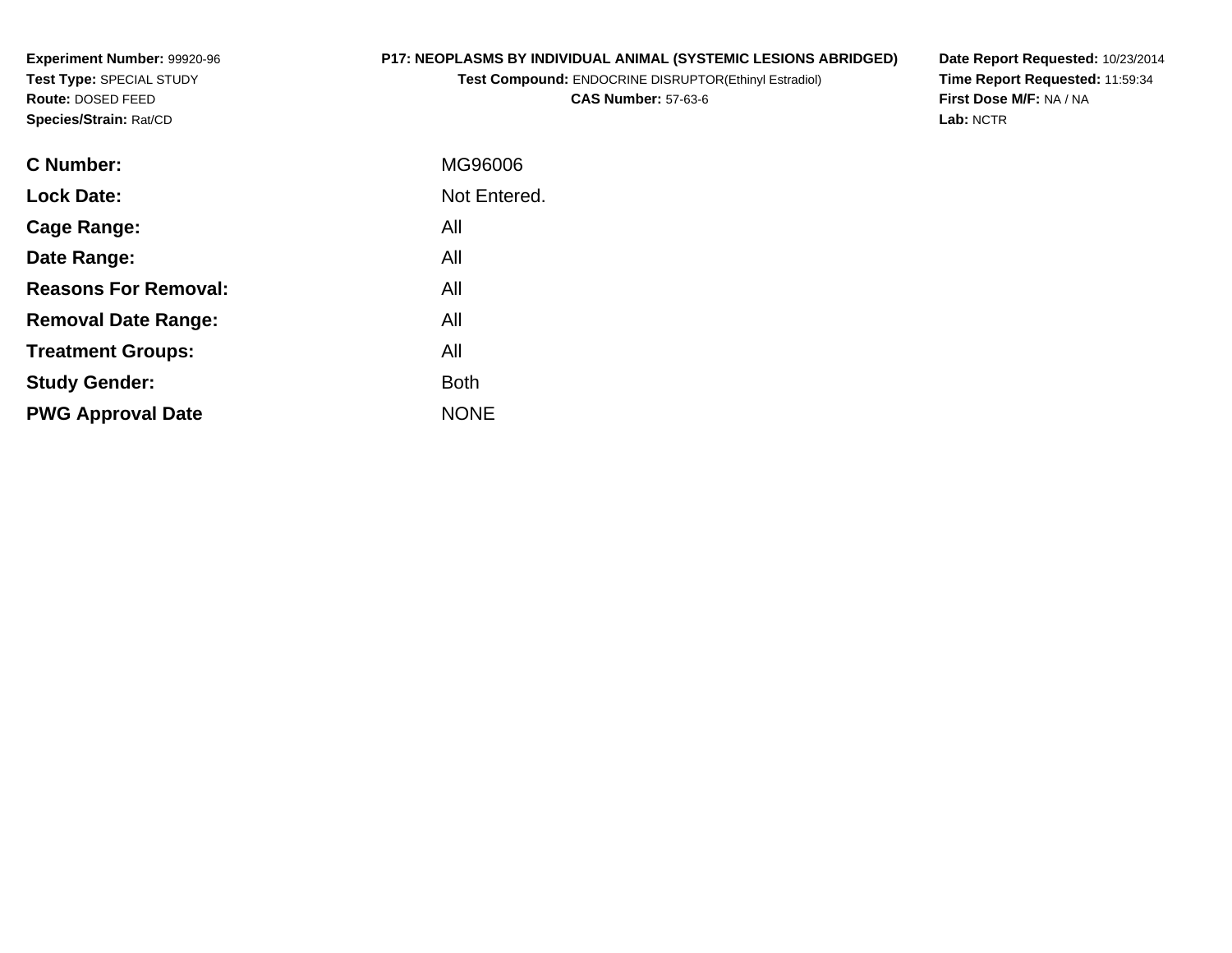**Test Compound:** ENDOCRINE DISRUPTOR(Ethinyl Estradiol)

#### **CAS Number:** 57-63-6

**Date Report Requested:** 10/23/2014**Time Report Requested:** 11:59:34**First Dose M/F:** NA / NA**Lab:** NCTR

| DAY ON TEST<br><b>ANIMAL ID</b> | $\boldsymbol{\theta}$<br>1<br>6<br>$\boldsymbol{l}$<br>$\boldsymbol{0}$<br>0<br>$\overline{7}$<br>3<br>$\overline{0}$ | $\boldsymbol{\theta}$<br>$\bm{l}$<br>6<br>$\boldsymbol{l}$<br>$\mathbf 0$<br>$\mathbf 0$<br>$\overline{7}$<br>$\sqrt{3}$ | 0<br>$\boldsymbol{I}$<br>6<br>$\boldsymbol{l}$<br>0<br>0<br>$\overline{7}$<br>3<br>$\mathcal{P}$ | $\pmb{\theta}$<br>$\boldsymbol{l}$<br>6<br>$\boldsymbol{l}$<br>$\mathbf 0$<br>$\pmb{0}$<br>$\boldsymbol{7}$<br>$\sqrt{3}$<br>$\sqrt{3}$ | 0<br>$\boldsymbol{l}$<br>6<br>1<br>$\mathbf 0$<br>0<br>$\overline{\mathbf{7}}$<br>3<br>4 | 0<br>$\boldsymbol{l}$<br>6<br>$\boldsymbol{l}$<br>$\mathbf 0$<br>$\boldsymbol{0}$<br>$\overline{7}$<br>$\ensuremath{\mathsf{3}}$<br>5 | 0<br>$\boldsymbol{l}$<br>6<br>0<br>$\mathbf 0$<br>8<br>$\overline{7}$<br>$\Omega$ | 0<br>$\boldsymbol{l}$<br>6<br>$\boldsymbol{2}$<br>0<br>0<br>$\overline{7}$<br>$\overline{7}$<br>6 | $\boldsymbol{\theta}$<br>$\boldsymbol{l}$<br>6<br>$\boldsymbol{2}$<br>$\mathbf 0$<br>$\mathbf 0$<br>$\overline{7}$<br>$\overline{7}$<br>$\overline{ }$ | 0<br>$\boldsymbol{l}$<br>6<br>$\boldsymbol{2}$<br>$\mathbf 0$<br>0<br>$\overline{7}$<br>$\overline{7}$<br>8 | 0<br>$\boldsymbol{l}$<br>6<br>$\boldsymbol{2}$<br>$\mathbf 0$<br>0<br>$\overline{7}$<br>$\overline{7}$<br>9 | 0<br>$\boldsymbol{l}$<br>6<br>$\boldsymbol{2}$<br>0<br>0<br>$\overline{7}$<br>$\bf 8$<br>$\mathbf 0$ | 0<br>$\boldsymbol{l}$<br>6<br>$\boldsymbol{2}$<br>$\pmb{0}$<br>0<br>8<br>$\overline{c}$<br>3 | 0<br>$\boldsymbol{l}$<br>6<br>$\boldsymbol{2}$<br>$\,0\,$<br>$\pmb{0}$<br>$\bf 8$<br>$\,6\,$<br>$\overline{5}$ | $\boldsymbol{\theta}$<br>$\boldsymbol{l}$<br>6<br>$\boldsymbol{2}$<br>0<br>0<br>$\bf 8$<br>$\,6\,$<br>6 | 0<br>$\boldsymbol{l}$<br>6<br>$\boldsymbol{2}$<br>0<br>$\pmb{0}$<br>$\bf 8$<br>$\,6\,$<br>$\overline{7}$ | $\boldsymbol{\theta}$<br>$\boldsymbol{I}$<br>6<br>$\boldsymbol{\beta}$<br>0<br>0<br>8<br>1<br>9 | 0<br>$\boldsymbol{l}$<br>6<br>$\boldsymbol{\beta}$<br>$\pmb{0}$<br>$\pmb{0}$<br>$\overline{8}$<br>$\frac{2}{0}$ | 0<br>$\boldsymbol{I}$<br>6<br>$\boldsymbol{\beta}$<br>0<br>$\mathbf 0$<br>$\bf 8$<br>$\overline{c}$<br>$\overline{1}$ | 0<br>$\boldsymbol{l}$<br>6<br>$\boldsymbol{\beta}$<br>0<br>$\boldsymbol{0}$<br>8<br>$\frac{2}{2}$ | $\boldsymbol{\theta}$<br>$\boldsymbol{l}$<br>6<br>$\boldsymbol{\beta}$<br>$\mathbf 0$<br>0<br>$\bf 8$<br>$\,6\,$<br>8 | 0<br>$\boldsymbol{l}$<br>6<br>$\boldsymbol{\beta}$<br>0<br>0<br>$\bf8$<br>$\,6\,$<br>$\boldsymbol{9}$ | $\boldsymbol{\theta}$<br>$\boldsymbol{l}$<br>6<br>$5\overline{)}$<br>0<br>$\mathbf 0$<br>9<br>0<br>$\Omega$ | 0<br>$\boldsymbol{l}$<br>6<br>$\mathfrak{s}$<br>0<br>0<br>9<br>0 | $\boldsymbol{\theta}$<br>$\boldsymbol{\mathit{1}}$<br>6<br>5<br>$\mathbf 0$<br>$\mathbf 0$<br>9<br>0<br>$\overline{2}$ | <i><b>*TOTALS</b></i> |
|---------------------------------|-----------------------------------------------------------------------------------------------------------------------|--------------------------------------------------------------------------------------------------------------------------|--------------------------------------------------------------------------------------------------|-----------------------------------------------------------------------------------------------------------------------------------------|------------------------------------------------------------------------------------------|---------------------------------------------------------------------------------------------------------------------------------------|-----------------------------------------------------------------------------------|---------------------------------------------------------------------------------------------------|--------------------------------------------------------------------------------------------------------------------------------------------------------|-------------------------------------------------------------------------------------------------------------|-------------------------------------------------------------------------------------------------------------|------------------------------------------------------------------------------------------------------|----------------------------------------------------------------------------------------------|----------------------------------------------------------------------------------------------------------------|---------------------------------------------------------------------------------------------------------|----------------------------------------------------------------------------------------------------------|-------------------------------------------------------------------------------------------------|-----------------------------------------------------------------------------------------------------------------|-----------------------------------------------------------------------------------------------------------------------|---------------------------------------------------------------------------------------------------|-----------------------------------------------------------------------------------------------------------------------|-------------------------------------------------------------------------------------------------------|-------------------------------------------------------------------------------------------------------------|------------------------------------------------------------------|------------------------------------------------------------------------------------------------------------------------|-----------------------|
|                                 |                                                                                                                       |                                                                                                                          |                                                                                                  |                                                                                                                                         |                                                                                          |                                                                                                                                       |                                                                                   |                                                                                                   |                                                                                                                                                        |                                                                                                             |                                                                                                             |                                                                                                      |                                                                                              |                                                                                                                |                                                                                                         |                                                                                                          |                                                                                                 |                                                                                                                 |                                                                                                                       |                                                                                                   |                                                                                                                       |                                                                                                       |                                                                                                             |                                                                  |                                                                                                                        |                       |
|                                 | $\pm$                                                                                                                 |                                                                                                                          |                                                                                                  |                                                                                                                                         |                                                                                          |                                                                                                                                       |                                                                                   |                                                                                                   |                                                                                                                                                        |                                                                                                             |                                                                                                             |                                                                                                      |                                                                                              |                                                                                                                |                                                                                                         |                                                                                                          |                                                                                                 |                                                                                                                 |                                                                                                                       |                                                                                                   |                                                                                                                       |                                                                                                       |                                                                                                             |                                                                  |                                                                                                                        | 25                    |
|                                 |                                                                                                                       |                                                                                                                          |                                                                                                  |                                                                                                                                         |                                                                                          |                                                                                                                                       |                                                                                   |                                                                                                   |                                                                                                                                                        |                                                                                                             |                                                                                                             |                                                                                                      |                                                                                              |                                                                                                                |                                                                                                         |                                                                                                          |                                                                                                 |                                                                                                                 |                                                                                                                       |                                                                                                   |                                                                                                                       |                                                                                                       |                                                                                                             |                                                                  |                                                                                                                        |                       |
|                                 |                                                                                                                       |                                                                                                                          |                                                                                                  |                                                                                                                                         |                                                                                          |                                                                                                                                       |                                                                                   |                                                                                                   |                                                                                                                                                        |                                                                                                             |                                                                                                             |                                                                                                      |                                                                                              |                                                                                                                |                                                                                                         |                                                                                                          |                                                                                                 |                                                                                                                 |                                                                                                                       |                                                                                                   |                                                                                                                       |                                                                                                       |                                                                                                             |                                                                  |                                                                                                                        | 25                    |
|                                 |                                                                                                                       |                                                                                                                          |                                                                                                  |                                                                                                                                         |                                                                                          |                                                                                                                                       |                                                                                   |                                                                                                   |                                                                                                                                                        |                                                                                                             |                                                                                                             |                                                                                                      |                                                                                              |                                                                                                                |                                                                                                         |                                                                                                          |                                                                                                 |                                                                                                                 |                                                                                                                       |                                                                                                   |                                                                                                                       |                                                                                                       |                                                                                                             |                                                                  |                                                                                                                        | 24                    |
|                                 |                                                                                                                       |                                                                                                                          |                                                                                                  |                                                                                                                                         |                                                                                          |                                                                                                                                       |                                                                                   |                                                                                                   |                                                                                                                                                        |                                                                                                             |                                                                                                             |                                                                                                      |                                                                                              |                                                                                                                |                                                                                                         |                                                                                                          |                                                                                                 |                                                                                                                 |                                                                                                                       |                                                                                                   |                                                                                                                       |                                                                                                       |                                                                                                             |                                                                  |                                                                                                                        | 25                    |
|                                 |                                                                                                                       |                                                                                                                          |                                                                                                  |                                                                                                                                         |                                                                                          |                                                                                                                                       |                                                                                   |                                                                                                   |                                                                                                                                                        |                                                                                                             |                                                                                                             |                                                                                                      |                                                                                              |                                                                                                                |                                                                                                         |                                                                                                          |                                                                                                 |                                                                                                                 |                                                                                                                       |                                                                                                   |                                                                                                                       |                                                                                                       |                                                                                                             |                                                                  |                                                                                                                        | 25                    |
|                                 |                                                                                                                       |                                                                                                                          |                                                                                                  |                                                                                                                                         |                                                                                          |                                                                                                                                       |                                                                                   |                                                                                                   |                                                                                                                                                        |                                                                                                             |                                                                                                             |                                                                                                      |                                                                                              |                                                                                                                |                                                                                                         |                                                                                                          |                                                                                                 |                                                                                                                 |                                                                                                                       |                                                                                                   |                                                                                                                       |                                                                                                       |                                                                                                             |                                                                  |                                                                                                                        |                       |
|                                 |                                                                                                                       |                                                                                                                          |                                                                                                  |                                                                                                                                         |                                                                                          |                                                                                                                                       |                                                                                   |                                                                                                   |                                                                                                                                                        |                                                                                                             |                                                                                                             |                                                                                                      |                                                                                              |                                                                                                                |                                                                                                         |                                                                                                          |                                                                                                 |                                                                                                                 |                                                                                                                       |                                                                                                   |                                                                                                                       |                                                                                                       |                                                                                                             |                                                                  |                                                                                                                        |                       |
|                                 |                                                                                                                       |                                                                                                                          |                                                                                                  |                                                                                                                                         |                                                                                          |                                                                                                                                       |                                                                                   |                                                                                                   |                                                                                                                                                        |                                                                                                             |                                                                                                             |                                                                                                      |                                                                                              |                                                                                                                |                                                                                                         |                                                                                                          |                                                                                                 |                                                                                                                 |                                                                                                                       |                                                                                                   |                                                                                                                       |                                                                                                       |                                                                                                             |                                                                  |                                                                                                                        | 25                    |
|                                 |                                                                                                                       |                                                                                                                          |                                                                                                  |                                                                                                                                         |                                                                                          |                                                                                                                                       |                                                                                   |                                                                                                   |                                                                                                                                                        |                                                                                                             |                                                                                                             |                                                                                                      |                                                                                              |                                                                                                                |                                                                                                         |                                                                                                          |                                                                                                 |                                                                                                                 |                                                                                                                       |                                                                                                   |                                                                                                                       |                                                                                                       |                                                                                                             |                                                                  |                                                                                                                        | 25                    |
| Prostate, Dorsal/Lateral Lobe   |                                                                                                                       |                                                                                                                          |                                                                                                  |                                                                                                                                         |                                                                                          |                                                                                                                                       |                                                                                   |                                                                                                   |                                                                                                                                                        |                                                                                                             |                                                                                                             |                                                                                                      |                                                                                              |                                                                                                                |                                                                                                         |                                                                                                          |                                                                                                 |                                                                                                                 |                                                                                                                       |                                                                                                   |                                                                                                                       |                                                                                                       |                                                                                                             |                                                                  |                                                                                                                        | 25                    |
|                                 |                                                                                                                       |                                                                                                                          |                                                                                                  |                                                                                                                                         |                                                                                          |                                                                                                                                       |                                                                                   |                                                                                                   |                                                                                                                                                        |                                                                                                             |                                                                                                             |                                                                                                      |                                                                                              |                                                                                                                |                                                                                                         |                                                                                                          |                                                                                                 |                                                                                                                 |                                                                                                                       |                                                                                                   |                                                                                                                       |                                                                                                       |                                                                                                             |                                                                  |                                                                                                                        | 25                    |
|                                 |                                                                                                                       |                                                                                                                          |                                                                                                  |                                                                                                                                         |                                                                                          |                                                                                                                                       |                                                                                   |                                                                                                   |                                                                                                                                                        |                                                                                                             |                                                                                                             |                                                                                                      |                                                                                              |                                                                                                                |                                                                                                         |                                                                                                          |                                                                                                 |                                                                                                                 |                                                                                                                       |                                                                                                   |                                                                                                                       |                                                                                                       |                                                                                                             |                                                                  |                                                                                                                        | 25                    |
|                                 |                                                                                                                       |                                                                                                                          |                                                                                                  |                                                                                                                                         |                                                                                          |                                                                                                                                       |                                                                                   |                                                                                                   |                                                                                                                                                        |                                                                                                             |                                                                                                             |                                                                                                      |                                                                                              |                                                                                                                |                                                                                                         |                                                                                                          |                                                                                                 |                                                                                                                 |                                                                                                                       |                                                                                                   |                                                                                                                       |                                                                                                       |                                                                                                             |                                                                  |                                                                                                                        | 25                    |
|                                 |                                                                                                                       |                                                                                                                          |                                                                                                  |                                                                                                                                         |                                                                                          |                                                                                                                                       |                                                                                   |                                                                                                   |                                                                                                                                                        |                                                                                                             |                                                                                                             |                                                                                                      |                                                                                              |                                                                                                                |                                                                                                         |                                                                                                          |                                                                                                 |                                                                                                                 |                                                                                                                       |                                                                                                   |                                                                                                                       |                                                                                                       |                                                                                                             |                                                                  |                                                                                                                        | 25                    |
|                                 |                                                                                                                       |                                                                                                                          |                                                                                                  |                                                                                                                                         |                                                                                          |                                                                                                                                       |                                                                                   |                                                                                                   |                                                                                                                                                        |                                                                                                             |                                                                                                             |                                                                                                      |                                                                                              |                                                                                                                |                                                                                                         |                                                                                                          |                                                                                                 |                                                                                                                 |                                                                                                                       |                                                                                                   |                                                                                                                       |                                                                                                       |                                                                                                             |                                                                  |                                                                                                                        |                       |

\* ..Total animals with tissue examined microscopically; Total animals with tumor **M** ...Missing tissue M ...Missing tissue

+ ..Tissue examined microscopically

**Experiment Number:** 99920-96**Test Type:** SPECIAL STUDY**Route:** DOSED FEED**Species/Strain:** Rat/CD

I ..Insufficient tissue

A ..Autolysis precludes evaluation

X ..Lesion present BLANK ..Not examined microscopically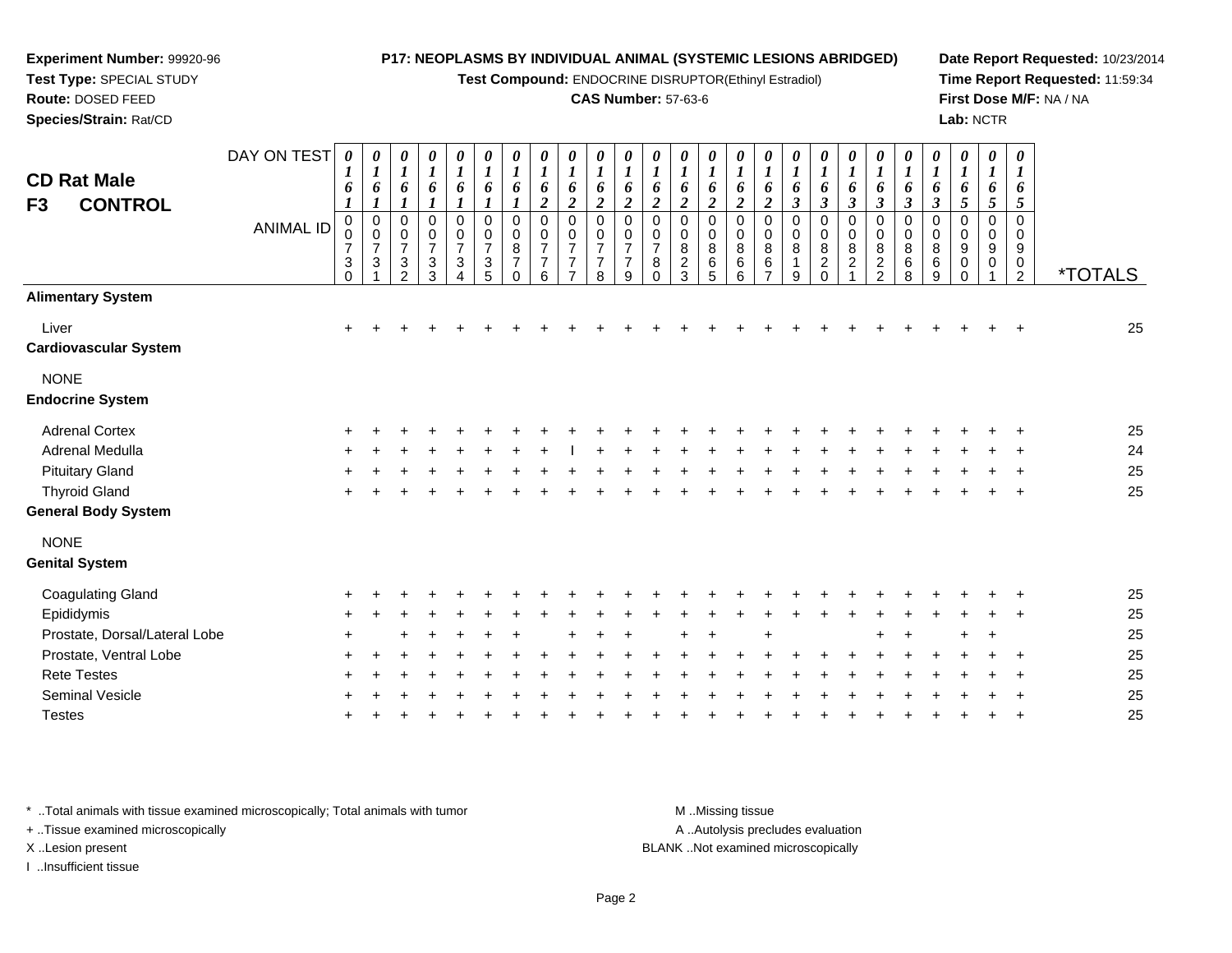#### **Experiment Number:** 99920-96**Test Type:** SPECIAL STUDY**Route:** DOSED FEED **Species/Strain:** Rat/CD**P17: NEOPLASMS BY INDIVIDUAL ANIMAL (SYSTEMIC LESIONS ABRIDGED)Test Compound:** ENDOCRINE DISRUPTOR(Ethinyl Estradiol)**CAS Number:** 57-63-6**Date Report Requested:** 10/23/2014**Time Report Requested:** 11:59:34**First Dose M/F:** NA / NA**Lab:** NCTRDAY ON TEST**CD Rat Male F3 CONTROL**ANIMAL ID*0 1 6 1* 0 0 7 3 0*0 1 6 1* 0 0 7 3 1*0 1 6 1* 0 0 7 3 2*0 1 6 1* 0 0 7 3 3*0 1 6 1* 0 0 7 3 4*0 1 6 1* 0 0 7 3 5*0 1 6 1* 0 0 8 7 0*0 1 6 2* 0 0 7 7 6*0 1 6 2* 0 0 7 7 7*0 1 6 2* 0 0 7 7 8*0 1 6 2* 0 0 7 7 9*0 1 6 2* 0 0 7 8 0*0 1 6 2* 0 0 8 2 3*0 1 6 2* 0 0 8 6 5*0 1 6 2* 0 0 8 6 6*0 1 6 2* 0 0 8 6 7*0 1 6 3* 0 0 8 1 9*0 1 6 3* 0 0 8 2 0*0 1 6 3* 0 0 8 2 1*0 1 6 3* 0 0 8 2 2*0 1 6 3* 0 0 8 6 8*0 1 6 3* 0 0 8 6 9*0 1 6 5* 0 0 9 0 0*0 1 6 5* 0 0 9 0 1*0 1 6 5* 0 0 9 0 $\frac{5}{2}$ <sup>2</sup> \*TOTALS**Hematopoietic System**Bone Marrow <sup>+</sup> <sup>+</sup> <sup>+</sup> <sup>+</sup> <sup>+</sup> <sup>+</sup> <sup>+</sup> <sup>+</sup> <sup>+</sup> <sup>+</sup> <sup>+</sup> <sup>+</sup> <sup>+</sup> <sup>+</sup> <sup>+</sup> <sup>+</sup> <sup>+</sup> <sup>+</sup> <sup>+</sup> <sup>+</sup> <sup>+</sup> <sup>+</sup> <sup>+</sup> <sup>+</sup> <sup>+</sup> <sup>25</sup> Spleenn  $+$  <sup>+</sup> <sup>+</sup> <sup>+</sup> <sup>+</sup> <sup>+</sup> <sup>+</sup> <sup>+</sup> <sup>+</sup> <sup>+</sup> <sup>+</sup> <sup>+</sup> <sup>+</sup> <sup>+</sup> <sup>+</sup> <sup>+</sup> <sup>+</sup> <sup>+</sup> <sup>+</sup> <sup>+</sup> <sup>+</sup> <sup>+</sup> <sup>+</sup> <sup>+</sup> <sup>+</sup> <sup>25</sup> Thymus <sup>+</sup> <sup>M</sup> <sup>+</sup> <sup>+</sup> <sup>+</sup> <sup>+</sup> <sup>+</sup> <sup>+</sup> <sup>+</sup> <sup>+</sup> <sup>+</sup> <sup>+</sup> <sup>+</sup> <sup>+</sup> <sup>+</sup> <sup>+</sup> <sup>+</sup> <sup>+</sup> <sup>+</sup> <sup>+</sup> <sup>+</sup> <sup>+</sup> <sup>+</sup> <sup>+</sup> <sup>+</sup> <sup>24</sup> **Integumentary System**Mammary Gland $\alpha$  + <sup>+</sup> <sup>+</sup> <sup>+</sup> <sup>+</sup> <sup>+</sup> <sup>+</sup> <sup>+</sup> <sup>+</sup> <sup>+</sup> <sup>+</sup> <sup>+</sup> <sup>+</sup> <sup>+</sup> <sup>+</sup> <sup>+</sup> <sup>+</sup> <sup>+</sup> <sup>+</sup> <sup>+</sup> <sup>+</sup> <sup>+</sup> <sup>+</sup> <sup>+</sup> <sup>+</sup> <sup>25</sup> **Musculoskeletal System**Bone $e$  + <sup>+</sup> <sup>+</sup> <sup>+</sup> <sup>+</sup> <sup>+</sup> <sup>+</sup> <sup>+</sup> <sup>+</sup> <sup>+</sup> <sup>+</sup> <sup>+</sup> <sup>+</sup> <sup>+</sup> <sup>+</sup> <sup>+</sup> <sup>+</sup> <sup>+</sup> <sup>+</sup> <sup>+</sup> <sup>+</sup> <sup>+</sup> <sup>+</sup> <sup>+</sup> <sup>+</sup> <sup>25</sup> **Nervous System**NONE **Respiratory System**NONE **Special Senses System**NONE**Urinary System**

| Kidney<br><b>SYSTEMIC LESIONS</b> |  |  |  |  |  |  |  |  |  |  |  |  |  | 25 |
|-----------------------------------|--|--|--|--|--|--|--|--|--|--|--|--|--|----|
| Multiple Organ                    |  |  |  |  |  |  |  |  |  |  |  |  |  | 25 |

\* ..Total animals with tissue examined microscopically; Total animals with tumor M ...Missing tissue M ...Missing tissue A ..Autolysis precludes evaluation + ..Tissue examined microscopically X ..Lesion present BLANK ..Not examined microscopicallyI ..Insufficient tissue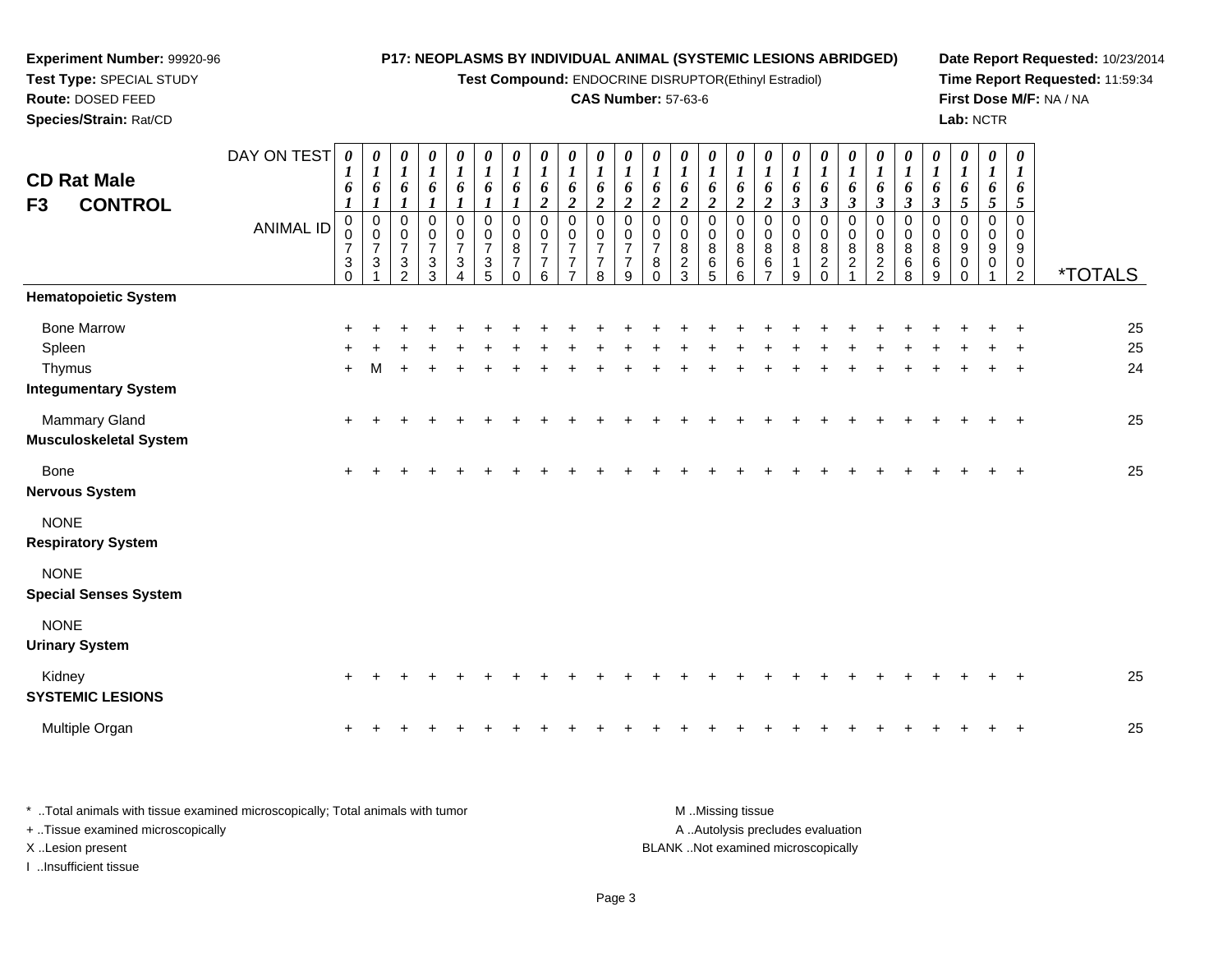**Test Compound:** ENDOCRINE DISRUPTOR(Ethinyl Estradiol)

#### **CAS Number:** 57-63-6

**Date Report Requested:** 10/23/2014**Time Report Requested:** 11:59:34**First Dose M/F:** NA / NA**Lab:** NCTR

**Experiment Number:** 99920-96**Test Type:** SPECIAL STUDY**Route:** DOSED FEED

**Species/Strain:** Rat/CD

| <b>CD Rat Male</b><br><b>F3/2PPB TO CTRL</b> | DAY ON TEST<br><b>ANIMAL ID</b> | 0<br>6<br>0<br>0<br>$\overline{7}$<br>$\ensuremath{\mathsf{3}}$<br>6 | 0<br>$\boldsymbol{l}$<br>6<br>$\boldsymbol{l}$<br>$\pmb{0}$<br>$\pmb{0}$<br>$\overline{7}$<br>$\mathbf{3}$<br>$\overline{ }$ | 0<br>$\boldsymbol{l}$<br>6<br>1<br>0<br>0<br>$\overline{7}$<br>3<br>8 | 0<br>1<br>6<br>$\boldsymbol{l}$<br>$\mathbf 0$<br>0<br>$\overline{7}$<br>3<br>9 | 0<br>$\boldsymbol{l}$<br>6<br>$\boldsymbol{l}$<br>0<br>0<br>$\overline{7}$<br>4<br>$\Omega$ | 0<br>$\boldsymbol{l}$<br>6<br>1<br>0<br>0<br>7<br>4 | 0<br>$\boldsymbol{l}$<br>6<br>$\boldsymbol{l}$<br>$\pmb{0}$<br>$\mathbf 0$<br>$\overline{7}$<br>8<br>3 | $\boldsymbol{\theta}$<br>$\boldsymbol{l}$<br>6<br>$\boldsymbol{l}$<br>$\pmb{0}$<br>$\pmb{0}$<br>7<br>8<br>4 | 0<br>$\boldsymbol{l}$<br>6<br>$\boldsymbol{l}$<br>$\mathbf 0$<br>0<br>$\overline{7}$<br>8<br>5 | 0<br>$\boldsymbol{l}$<br>6<br>$\boldsymbol{l}$<br>$\mathbf 0$<br>0<br>$\bf 8$<br>$\overline{c}$<br>6 | 0<br>$\boldsymbol{l}$<br>6<br>$\boldsymbol{l}$<br>$\mathbf 0$<br>0<br>8<br>$\overline{c}$<br>⇁ | 0<br>$\boldsymbol{l}$<br>6<br>$\mathbf 0$<br>$\pmb{0}$<br>$\bf 8$<br>$\boldsymbol{2}$<br>8 | 0<br>6<br>0<br>0<br>$\bf 8$<br>$\overline{7}$ | 0<br>$\boldsymbol{l}$<br>6<br>0<br>$\pmb{0}$<br>$\bf 8$<br>$\boldsymbol{7}$<br>$\overline{2}$ | $\boldsymbol{\theta}$<br>$\boldsymbol{l}$<br>6<br>$\pmb{0}$<br>$\pmb{0}$<br>$\,8\,$<br>$\overline{\mathbf{7}}$<br>4 | 0<br>$\boldsymbol{l}$<br>6<br>$\pmb{0}$<br>$\mathsf 0$<br>$\bf 8$<br>$\overline{7}$<br>5 | $\boldsymbol{\theta}$<br>$\boldsymbol{l}$<br>6<br>$\boldsymbol{l}$<br>$\pmb{0}$<br>$\pmb{0}$<br>$\, 8$<br>$\overline{7}$<br>6 | $\boldsymbol{l}$<br>6<br>$\boldsymbol{2}$<br>0<br>0<br>$\overline{7}$<br>8 | 6<br>$\boldsymbol{2}$<br>0<br>0<br>$\overline{7}$<br>8<br>$\mathcal{P}$ | 0<br>$\boldsymbol{l}$<br>6<br>$\boldsymbol{2}$<br>0<br>0<br>$\overline{7}$<br>8<br>6 | 0<br>$\boldsymbol{l}$<br>6<br>$\boldsymbol{2}$<br>0<br>0<br>8<br>$\overline{c}$<br>4 | 0<br>$\boldsymbol{l}$<br>6<br>$\boldsymbol{2}$<br>$\pmb{0}$<br>$\pmb{0}$<br>$\bf8$<br>$\overline{c}$<br>9 | 0<br>$\boldsymbol{l}$<br>6<br>$\boldsymbol{2}$<br>$\pmb{0}$<br>0<br>8<br>$\boldsymbol{7}$<br>3 | 0<br>$\boldsymbol{l}$<br>6<br>$\boldsymbol{\beta}$<br>$\pmb{0}$<br>0<br>8<br>$rac{2}{5}$ | 0<br>$\bm{l}$<br>6<br>5<br>$\mathbf 0$<br>0<br>9<br>$\mathbf 0$<br>3 | <i><b>*TOTALS</b></i> |
|----------------------------------------------|---------------------------------|----------------------------------------------------------------------|------------------------------------------------------------------------------------------------------------------------------|-----------------------------------------------------------------------|---------------------------------------------------------------------------------|---------------------------------------------------------------------------------------------|-----------------------------------------------------|--------------------------------------------------------------------------------------------------------|-------------------------------------------------------------------------------------------------------------|------------------------------------------------------------------------------------------------|------------------------------------------------------------------------------------------------------|------------------------------------------------------------------------------------------------|--------------------------------------------------------------------------------------------|-----------------------------------------------|-----------------------------------------------------------------------------------------------|---------------------------------------------------------------------------------------------------------------------|------------------------------------------------------------------------------------------|-------------------------------------------------------------------------------------------------------------------------------|----------------------------------------------------------------------------|-------------------------------------------------------------------------|--------------------------------------------------------------------------------------|--------------------------------------------------------------------------------------|-----------------------------------------------------------------------------------------------------------|------------------------------------------------------------------------------------------------|------------------------------------------------------------------------------------------|----------------------------------------------------------------------|-----------------------|
| <b>Alimentary System</b>                     |                                 |                                                                      |                                                                                                                              |                                                                       |                                                                                 |                                                                                             |                                                     |                                                                                                        |                                                                                                             |                                                                                                |                                                                                                      |                                                                                                |                                                                                            |                                               |                                                                                               |                                                                                                                     |                                                                                          |                                                                                                                               |                                                                            |                                                                         |                                                                                      |                                                                                      |                                                                                                           |                                                                                                |                                                                                          |                                                                      |                       |
| <b>NONE</b><br><b>Cardiovascular System</b>  |                                 |                                                                      |                                                                                                                              |                                                                       |                                                                                 |                                                                                             |                                                     |                                                                                                        |                                                                                                             |                                                                                                |                                                                                                      |                                                                                                |                                                                                            |                                               |                                                                                               |                                                                                                                     |                                                                                          |                                                                                                                               |                                                                            |                                                                         |                                                                                      |                                                                                      |                                                                                                           |                                                                                                |                                                                                          |                                                                      |                       |
| <b>NONE</b><br><b>Endocrine System</b>       |                                 |                                                                      |                                                                                                                              |                                                                       |                                                                                 |                                                                                             |                                                     |                                                                                                        |                                                                                                             |                                                                                                |                                                                                                      |                                                                                                |                                                                                            |                                               |                                                                                               |                                                                                                                     |                                                                                          |                                                                                                                               |                                                                            |                                                                         |                                                                                      |                                                                                      |                                                                                                           |                                                                                                |                                                                                          |                                                                      |                       |
| <b>NONE</b><br><b>General Body System</b>    |                                 |                                                                      |                                                                                                                              |                                                                       |                                                                                 |                                                                                             |                                                     |                                                                                                        |                                                                                                             |                                                                                                |                                                                                                      |                                                                                                |                                                                                            |                                               |                                                                                               |                                                                                                                     |                                                                                          |                                                                                                                               |                                                                            |                                                                         |                                                                                      |                                                                                      |                                                                                                           |                                                                                                |                                                                                          |                                                                      |                       |
| <b>NONE</b><br><b>Genital System</b>         |                                 |                                                                      |                                                                                                                              |                                                                       |                                                                                 |                                                                                             |                                                     |                                                                                                        |                                                                                                             |                                                                                                |                                                                                                      |                                                                                                |                                                                                            |                                               |                                                                                               |                                                                                                                     |                                                                                          |                                                                                                                               |                                                                            |                                                                         |                                                                                      |                                                                                      |                                                                                                           |                                                                                                |                                                                                          |                                                                      |                       |
| <b>Coagulating Gland</b>                     |                                 |                                                                      |                                                                                                                              |                                                                       |                                                                                 |                                                                                             |                                                     |                                                                                                        |                                                                                                             |                                                                                                |                                                                                                      |                                                                                                |                                                                                            |                                               |                                                                                               |                                                                                                                     |                                                                                          |                                                                                                                               |                                                                            |                                                                         |                                                                                      |                                                                                      |                                                                                                           |                                                                                                |                                                                                          |                                                                      | 25                    |
| Epididymis                                   |                                 |                                                                      |                                                                                                                              |                                                                       |                                                                                 |                                                                                             |                                                     |                                                                                                        |                                                                                                             |                                                                                                |                                                                                                      |                                                                                                |                                                                                            |                                               |                                                                                               |                                                                                                                     |                                                                                          |                                                                                                                               |                                                                            |                                                                         |                                                                                      |                                                                                      |                                                                                                           |                                                                                                |                                                                                          |                                                                      | 25                    |
| Prostate, Dorsal/Lateral Lobe                |                                 |                                                                      |                                                                                                                              |                                                                       |                                                                                 |                                                                                             |                                                     |                                                                                                        |                                                                                                             |                                                                                                |                                                                                                      |                                                                                                |                                                                                            |                                               |                                                                                               |                                                                                                                     | $\ddot{}$                                                                                |                                                                                                                               |                                                                            |                                                                         |                                                                                      |                                                                                      |                                                                                                           |                                                                                                |                                                                                          | ÷                                                                    | 25                    |
| Prostate, Ventral Lobe                       |                                 |                                                                      |                                                                                                                              |                                                                       |                                                                                 |                                                                                             |                                                     |                                                                                                        |                                                                                                             |                                                                                                |                                                                                                      |                                                                                                |                                                                                            |                                               |                                                                                               |                                                                                                                     |                                                                                          |                                                                                                                               |                                                                            |                                                                         |                                                                                      |                                                                                      |                                                                                                           |                                                                                                |                                                                                          |                                                                      | 25                    |
| <b>Rete Testes</b>                           |                                 |                                                                      |                                                                                                                              |                                                                       |                                                                                 |                                                                                             |                                                     |                                                                                                        |                                                                                                             |                                                                                                |                                                                                                      |                                                                                                |                                                                                            |                                               |                                                                                               |                                                                                                                     |                                                                                          |                                                                                                                               |                                                                            |                                                                         |                                                                                      |                                                                                      |                                                                                                           |                                                                                                |                                                                                          |                                                                      | 24                    |
| <b>Seminal Vesicle</b>                       |                                 |                                                                      |                                                                                                                              |                                                                       |                                                                                 |                                                                                             |                                                     |                                                                                                        |                                                                                                             |                                                                                                |                                                                                                      |                                                                                                |                                                                                            |                                               |                                                                                               |                                                                                                                     |                                                                                          |                                                                                                                               |                                                                            |                                                                         |                                                                                      |                                                                                      |                                                                                                           |                                                                                                |                                                                                          |                                                                      | 25                    |
| <b>Testes</b>                                |                                 |                                                                      |                                                                                                                              |                                                                       |                                                                                 |                                                                                             |                                                     |                                                                                                        |                                                                                                             |                                                                                                |                                                                                                      |                                                                                                |                                                                                            |                                               |                                                                                               |                                                                                                                     |                                                                                          |                                                                                                                               |                                                                            |                                                                         |                                                                                      |                                                                                      |                                                                                                           |                                                                                                |                                                                                          | +                                                                    | 25                    |

# **Hematopoietic System**

NONE

**Integumentary System**

\* ..Total animals with tissue examined microscopically; Total animals with tumor **M** ...Missing tissue M ...Missing tissue

+ ..Tissue examined microscopically

I ..Insufficient tissue

A ..Autolysis precludes evaluation

X ..Lesion present BLANK ..Not examined microscopically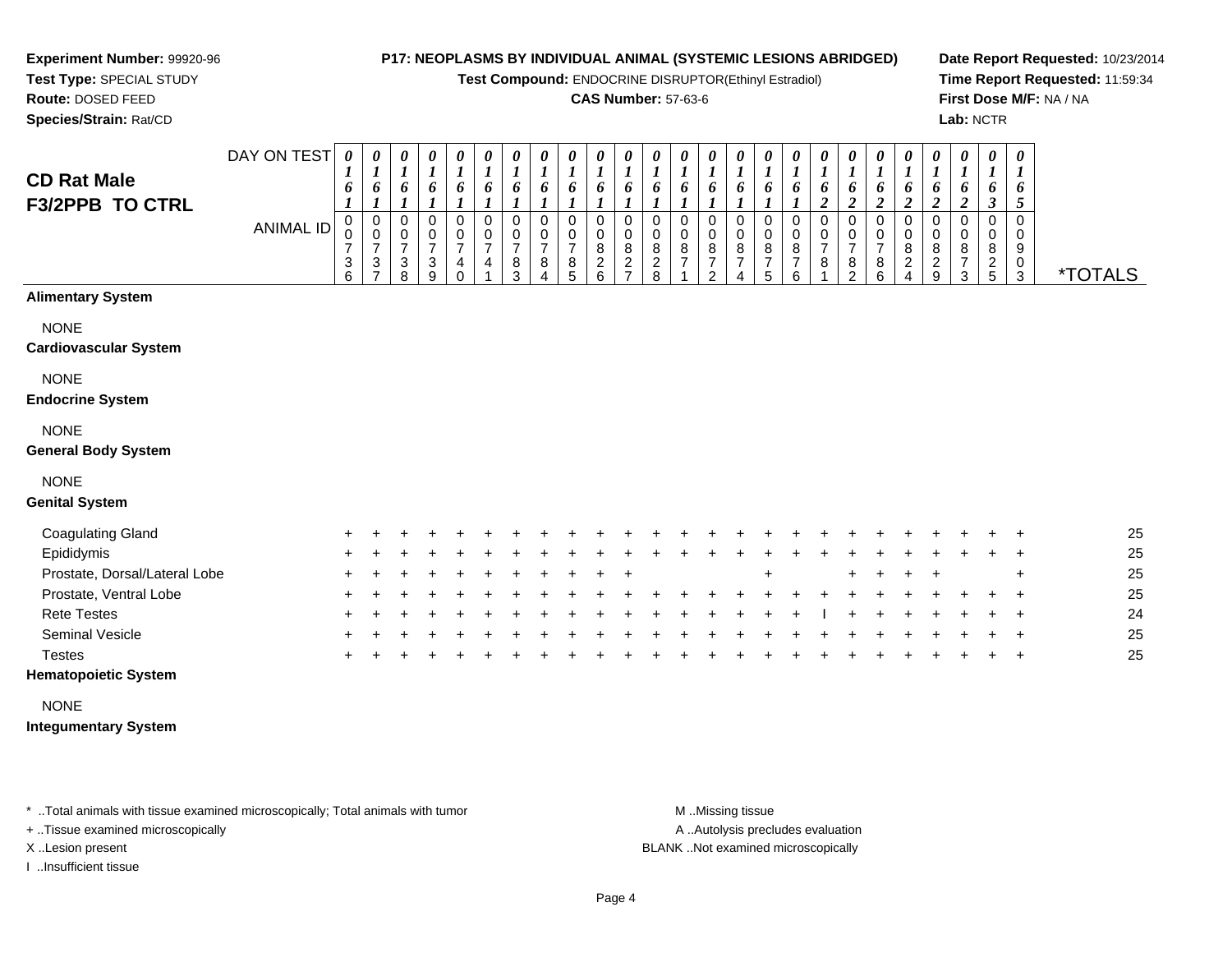**Test Compound:** ENDOCRINE DISRUPTOR(Ethinyl Estradiol)

### **CAS Number:** 57-63-6

**Date Report Requested:** 10/23/2014**Time Report Requested:** 11:59:34**First Dose M/F:** NA / NA**Lab:** NCTR

**Test Type:** SPECIAL STUDY**Route:** DOSED FEED**Species/Strain:** Rat/CD

**Experiment Number:** 99920-96

| <b>CD Rat Male</b><br><b>F3/2PPB TO CTRL</b>   | DAY ON TEST<br><b>ANIMAL ID</b> | 0<br>$\boldsymbol{l}$<br>6<br>$\mathbf 0$<br>$\mathbf 0$<br>$\overline{7}$<br>$\frac{3}{6}$ | $\boldsymbol{\theta}$<br>$\boldsymbol{l}$<br>6<br>0<br>$\pmb{0}$<br>$\overline{7}$<br>$\sqrt{3}$<br>$\overline{ }$ | 0<br>$\boldsymbol{l}$<br>6<br>0<br>0<br>$\overline{7}$<br>3<br>8 | 0<br>$\boldsymbol{l}$<br>6<br>$\mathbf 0$<br>0<br>$\overline{7}$<br>$\sqrt{3}$<br>9 | $\pmb{\theta}$<br>$\boldsymbol{l}$<br>6<br>$\mathbf 0$<br>0<br>$\overline{7}$<br>4 | $\frac{\boldsymbol{\theta}}{\boldsymbol{I}}$<br>6<br>0<br>$\pmb{0}$<br>$\overline{7}$<br>4 | $\boldsymbol{\theta}$<br>$\boldsymbol{l}$<br>6<br>$\mathbf 0$<br>$\pmb{0}$<br>$\overline{7}$<br>$\, 8$<br>3 | 0<br>$\boldsymbol{l}$<br>6<br>$\mathbf 0$<br>$\pmb{0}$<br>$\overline{7}$<br>8 | $\pmb{\theta}$<br>$\boldsymbol{l}$<br>6<br>$\mathbf 0$<br>0<br>$\overline{7}$<br>8<br>5 | 0<br>$\boldsymbol{l}$<br>6<br>0<br>0<br>8<br>$\overline{c}$<br>6 | 0<br>$\boldsymbol{l}$<br>6<br>0<br>0<br>8<br>$\boldsymbol{2}$ | $\boldsymbol{\theta}$<br>$\boldsymbol{l}$<br>6<br>$\Omega$<br>0<br>8<br>$\sqrt{2}$<br>8 | 0<br>6<br>0<br>0<br>8<br>$\overline{7}$ | 0<br>$\boldsymbol{l}$<br>6<br>0<br>0<br>$\bf 8$<br>$\overline{\mathcal{I}}$<br>2 | $\boldsymbol{\theta}$<br>$\boldsymbol{l}$<br>6<br>0<br>$\pmb{0}$<br>8<br>$\overline{7}$ | 0<br>$\boldsymbol{l}$<br>6<br>0<br>0<br>$\bf 8$<br>$\overline{7}$<br>5 | 0<br>$\boldsymbol{l}$<br>6<br>0<br>0<br>8<br>$\overline{7}$<br>6 | $\boldsymbol{\theta}$<br>$\boldsymbol{l}$<br>6<br>$\boldsymbol{2}$<br>$\mathbf 0$<br>0<br>$\overline{7}$<br>8 | $\frac{\boldsymbol{\theta}}{\boldsymbol{I}}$<br>6<br>$\overline{\mathbf{c}}$<br>0<br>$\pmb{0}$<br>$\overline{7}$<br>8<br>$\mathcal{P}$ | $\boldsymbol{\theta}$<br>$\boldsymbol{l}$<br>6<br>$\overline{c}$<br>0<br>$\pmb{0}$<br>$\overline{7}$<br>8<br>6 | $\pmb{\theta}$<br>$\boldsymbol{l}$<br>6<br>0<br>0<br>8<br>$\overline{c}$ | $\pmb{\theta}$<br>$\mathbf{I}$<br>6<br>$\boldsymbol{2}$<br>0<br>0<br>8<br>$\overline{c}$<br>9 | 0<br>$\boldsymbol{l}$<br>o<br>$\boldsymbol{2}$<br>0<br>0<br>8<br>7<br>3 | $\pmb{\theta}$<br>$\boldsymbol{l}$<br>6<br>$\boldsymbol{\beta}$<br>0<br>8<br>$\overline{c}$<br>5 | $\boldsymbol{\theta}$<br>$\boldsymbol{l}$<br>6<br>5<br>$\Omega$<br>0<br>9<br>$\pmb{0}$<br>3 | <i><b>*TOTALS</b></i> |    |
|------------------------------------------------|---------------------------------|---------------------------------------------------------------------------------------------|--------------------------------------------------------------------------------------------------------------------|------------------------------------------------------------------|-------------------------------------------------------------------------------------|------------------------------------------------------------------------------------|--------------------------------------------------------------------------------------------|-------------------------------------------------------------------------------------------------------------|-------------------------------------------------------------------------------|-----------------------------------------------------------------------------------------|------------------------------------------------------------------|---------------------------------------------------------------|-----------------------------------------------------------------------------------------|-----------------------------------------|----------------------------------------------------------------------------------|-----------------------------------------------------------------------------------------|------------------------------------------------------------------------|------------------------------------------------------------------|---------------------------------------------------------------------------------------------------------------|----------------------------------------------------------------------------------------------------------------------------------------|----------------------------------------------------------------------------------------------------------------|--------------------------------------------------------------------------|-----------------------------------------------------------------------------------------------|-------------------------------------------------------------------------|--------------------------------------------------------------------------------------------------|---------------------------------------------------------------------------------------------|-----------------------|----|
| Mammary Gland<br><b>Musculoskeletal System</b> |                                 | $+$                                                                                         |                                                                                                                    |                                                                  |                                                                                     |                                                                                    |                                                                                            | $\ddot{}$                                                                                                   |                                                                               |                                                                                         |                                                                  |                                                               |                                                                                         |                                         |                                                                                  |                                                                                         |                                                                        |                                                                  |                                                                                                               |                                                                                                                                        | $\ddot{}$                                                                                                      |                                                                          | $\ddot{}$                                                                                     | $\ddot{}$                                                               | $+$                                                                                              | $+$                                                                                         |                       | 25 |
| <b>NONE</b><br><b>Nervous System</b>           |                                 |                                                                                             |                                                                                                                    |                                                                  |                                                                                     |                                                                                    |                                                                                            |                                                                                                             |                                                                               |                                                                                         |                                                                  |                                                               |                                                                                         |                                         |                                                                                  |                                                                                         |                                                                        |                                                                  |                                                                                                               |                                                                                                                                        |                                                                                                                |                                                                          |                                                                                               |                                                                         |                                                                                                  |                                                                                             |                       |    |
| <b>NONE</b><br><b>Respiratory System</b>       |                                 |                                                                                             |                                                                                                                    |                                                                  |                                                                                     |                                                                                    |                                                                                            |                                                                                                             |                                                                               |                                                                                         |                                                                  |                                                               |                                                                                         |                                         |                                                                                  |                                                                                         |                                                                        |                                                                  |                                                                                                               |                                                                                                                                        |                                                                                                                |                                                                          |                                                                                               |                                                                         |                                                                                                  |                                                                                             |                       |    |
| <b>NONE</b><br><b>Special Senses System</b>    |                                 |                                                                                             |                                                                                                                    |                                                                  |                                                                                     |                                                                                    |                                                                                            |                                                                                                             |                                                                               |                                                                                         |                                                                  |                                                               |                                                                                         |                                         |                                                                                  |                                                                                         |                                                                        |                                                                  |                                                                                                               |                                                                                                                                        |                                                                                                                |                                                                          |                                                                                               |                                                                         |                                                                                                  |                                                                                             |                       |    |
| <b>NONE</b><br><b>Urinary System</b>           |                                 |                                                                                             |                                                                                                                    |                                                                  |                                                                                     |                                                                                    |                                                                                            |                                                                                                             |                                                                               |                                                                                         |                                                                  |                                                               |                                                                                         |                                         |                                                                                  |                                                                                         |                                                                        |                                                                  |                                                                                                               |                                                                                                                                        |                                                                                                                |                                                                          |                                                                                               |                                                                         |                                                                                                  |                                                                                             |                       |    |
| <b>NONE</b><br><b>SYSTEMIC LESIONS</b>         |                                 |                                                                                             |                                                                                                                    |                                                                  |                                                                                     |                                                                                    |                                                                                            |                                                                                                             |                                                                               |                                                                                         |                                                                  |                                                               |                                                                                         |                                         |                                                                                  |                                                                                         |                                                                        |                                                                  |                                                                                                               |                                                                                                                                        |                                                                                                                |                                                                          |                                                                                               |                                                                         |                                                                                                  |                                                                                             |                       |    |
| Multiple Organ                                 |                                 |                                                                                             |                                                                                                                    |                                                                  |                                                                                     |                                                                                    |                                                                                            |                                                                                                             |                                                                               |                                                                                         |                                                                  |                                                               |                                                                                         |                                         |                                                                                  |                                                                                         |                                                                        |                                                                  |                                                                                                               |                                                                                                                                        |                                                                                                                |                                                                          |                                                                                               |                                                                         |                                                                                                  | $\,$                                                                                        |                       | 25 |

\* ..Total animals with tissue examined microscopically; Total animals with tumor **M** . Missing tissue M ..Missing tissue

+ ..Tissue examined microscopically

I ..Insufficient tissue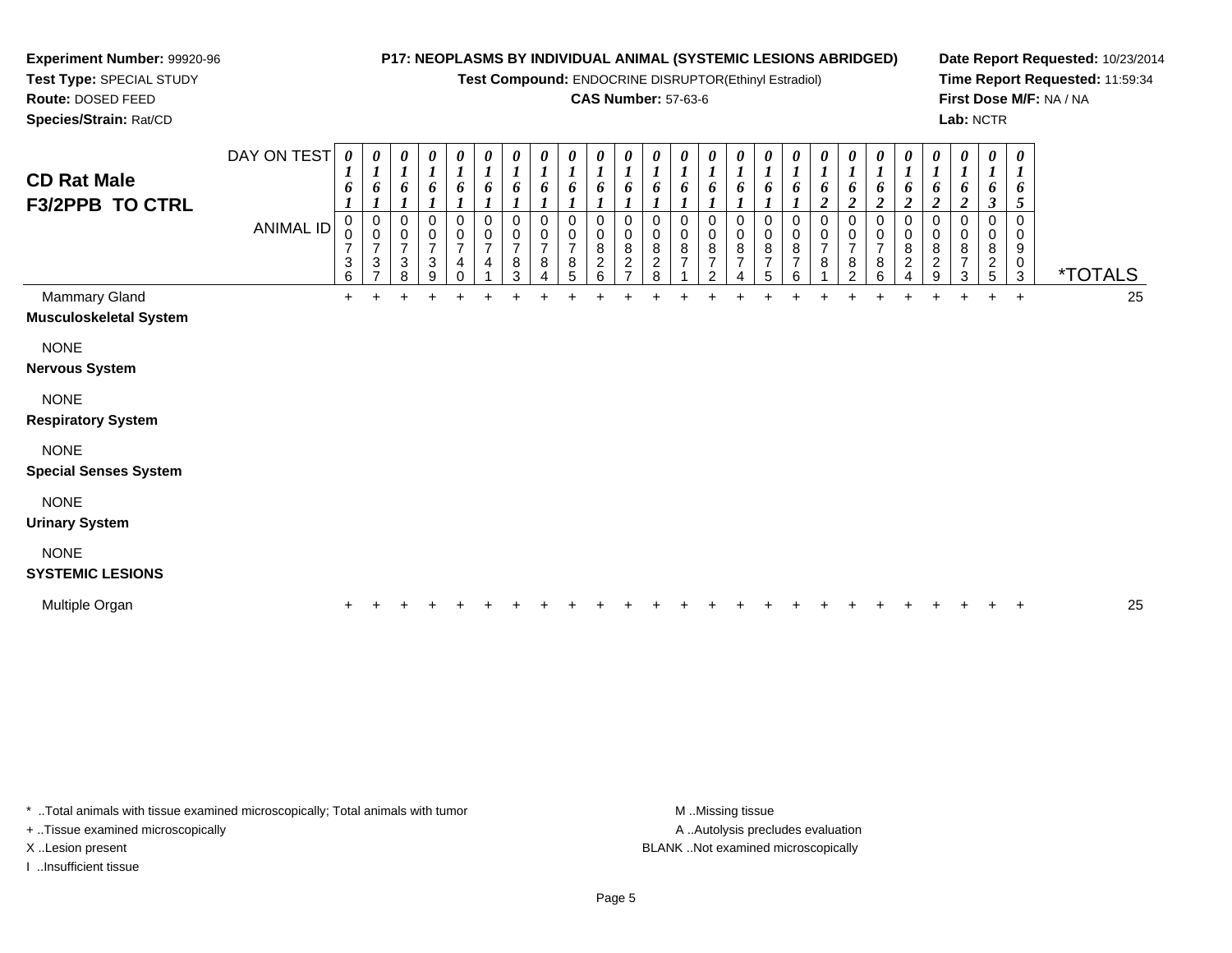**Test Compound:** ENDOCRINE DISRUPTOR(Ethinyl Estradiol)

## **CAS Number:** 57-63-6

**Date Report Requested:** 10/23/2014**Time Report Requested:** 11:59:34**First Dose M/F:** NA / NA**Lab:** NCTR

| <b>CD Rat Male</b><br>F3/10PPB TO CTRL       | DAY ON TEST<br><b>ANIMAL ID</b> | $\boldsymbol{\theta}$<br>6<br>0<br>0<br>0<br>$\overline{7}$<br>8<br>9 | 0<br>$\boldsymbol{l}$<br>6<br>$\boldsymbol{l}$<br>0<br>$\mathbf 0$<br>$\overline{7}$<br>4<br>$\overline{2}$ | $\pmb{\theta}$<br>$\boldsymbol{l}$<br>6<br>$\boldsymbol{l}$<br>$\mathbf 0$<br>$\mathbf 0$<br>$\overline{7}$<br>4<br>3 | 0<br>$\boldsymbol{l}$<br>6<br>$\boldsymbol{l}$<br>$\mathbf 0$<br>$\mathbf 0$<br>$\overline{7}$<br>4<br>$\Delta$ | $\pmb{\theta}$<br>$\boldsymbol{l}$<br>6<br>$\mathbf 0$<br>$\mathbf 0$<br>$\overline{7}$<br>4<br>5 | 0<br>$\boldsymbol{l}$<br>6<br>0<br>$\mathbf 0$<br>$\overline{7}$<br>9<br>$\Omega$ | $\pmb{\theta}$<br>$\boldsymbol{l}$<br>6<br>$\pmb{0}$<br>$\mathbf 0$<br>8<br>$\mathbf{3}$<br>$\Omega$ | 0<br>$\boldsymbol{l}$<br>6<br>$\boldsymbol{l}$<br>$\,0\,$<br>$\mathbf 0$<br>8<br>$\mathbf{3}$<br>$\mathcal{P}$ | $\pmb{\theta}$<br>$\boldsymbol{l}$<br>6<br>$\,0\,$<br>$\mathbf 0$<br>8<br>$\ensuremath{\mathsf{3}}$<br>3 | 0<br>$\boldsymbol{l}$<br>6<br>$\mathbf 0$<br>$\Omega$<br>8<br>3 | $\pmb{\theta}$<br>$\boldsymbol{l}$<br>6<br>1<br>$\Omega$<br>$\mathbf 0$<br>8<br>$\ensuremath{\mathsf{3}}$<br>5 | $\boldsymbol{\theta}$<br>$\boldsymbol{l}$<br>6<br>$\boldsymbol{\eta}$<br>$\Omega$<br>$\Omega$<br>8<br>$\overline{7}$<br>8 | $\pmb{\theta}$<br>$\boldsymbol{l}$<br>6<br>$\pmb{0}$<br>$\mathbf 0$<br>8<br>$\bf 8$<br>$\Omega$ | $\boldsymbol{\theta}$<br>$\boldsymbol{l}$<br>6<br>0<br>$\mathbf 0$<br>8<br>8<br>$\mathcal{P}$ | 0<br>$\boldsymbol{l}$<br>6<br>0<br>$\pmb{0}$<br>8<br>8<br>3 | 0<br>$\boldsymbol{l}$<br>6<br>$\boldsymbol{2}$<br>$\mathbf 0$<br>$\mathbf 0$<br>$\overline{7}$<br>8<br>$\overline{7}$ | 0<br>$\boldsymbol{l}$<br>6<br>$\boldsymbol{2}$<br>$\mathbf 0$<br>$\frac{0}{7}$<br>8<br>8 | $\boldsymbol{\theta}$<br>$\boldsymbol{l}$<br>6<br>$\boldsymbol{2}$<br>$\pmb{0}$<br>$\mathbf 0$<br>8<br>$\mathbf{3}$ | 0<br>$\boldsymbol{l}$<br>6<br>$\boldsymbol{2}$<br>0<br>0<br>8<br>$\overline{7}$ | $\boldsymbol{\theta}$<br>$\boldsymbol{l}$<br>6<br>$\overline{2}$<br>$\mathbf 0$<br>$\mathbf 0$<br>8<br>$\overline{7}$<br>g | 0<br>$\boldsymbol{l}$<br>6<br>$\boldsymbol{2}$<br>$\mathbf 0$<br>$\mathbf 0$<br>8<br>8 | 0<br>$\boldsymbol{l}$<br>6<br>$\boldsymbol{4}$<br>0<br>$\mathbf 0$<br>9<br>$\pmb{0}$ | 0<br>$\boldsymbol{l}$<br>6<br>5<br>0<br>0<br>9<br>$\mathbf 0$<br>5 | $\boldsymbol{\theta}$<br>$\boldsymbol{I}$<br>6<br>$\mathfrak{s}$<br>$\mathbf 0$<br>$\mathbf 0$<br>9<br>0<br>6 | 0<br>6<br>5<br>$\Omega$<br>$\Omega$<br>9<br>0<br>$\overline{7}$ | <i><b>*TOTALS</b></i> |
|----------------------------------------------|---------------------------------|-----------------------------------------------------------------------|-------------------------------------------------------------------------------------------------------------|-----------------------------------------------------------------------------------------------------------------------|-----------------------------------------------------------------------------------------------------------------|---------------------------------------------------------------------------------------------------|-----------------------------------------------------------------------------------|------------------------------------------------------------------------------------------------------|----------------------------------------------------------------------------------------------------------------|----------------------------------------------------------------------------------------------------------|-----------------------------------------------------------------|----------------------------------------------------------------------------------------------------------------|---------------------------------------------------------------------------------------------------------------------------|-------------------------------------------------------------------------------------------------|-----------------------------------------------------------------------------------------------|-------------------------------------------------------------|-----------------------------------------------------------------------------------------------------------------------|------------------------------------------------------------------------------------------|---------------------------------------------------------------------------------------------------------------------|---------------------------------------------------------------------------------|----------------------------------------------------------------------------------------------------------------------------|----------------------------------------------------------------------------------------|--------------------------------------------------------------------------------------|--------------------------------------------------------------------|---------------------------------------------------------------------------------------------------------------|-----------------------------------------------------------------|-----------------------|
| <b>Alimentary System</b>                     |                                 |                                                                       |                                                                                                             |                                                                                                                       |                                                                                                                 |                                                                                                   |                                                                                   |                                                                                                      |                                                                                                                |                                                                                                          |                                                                 |                                                                                                                |                                                                                                                           |                                                                                                 |                                                                                               |                                                             |                                                                                                                       |                                                                                          |                                                                                                                     |                                                                                 |                                                                                                                            |                                                                                        |                                                                                      |                                                                    |                                                                                                               |                                                                 |                       |
| Liver<br><b>Cardiovascular System</b>        |                                 |                                                                       |                                                                                                             |                                                                                                                       |                                                                                                                 |                                                                                                   |                                                                                   |                                                                                                      |                                                                                                                |                                                                                                          |                                                                 |                                                                                                                |                                                                                                                           |                                                                                                 |                                                                                               |                                                             |                                                                                                                       | $+$                                                                                      |                                                                                                                     |                                                                                 |                                                                                                                            |                                                                                        |                                                                                      |                                                                    |                                                                                                               |                                                                 | 1                     |
| <b>NONE</b><br><b>Endocrine System</b>       |                                 |                                                                       |                                                                                                             |                                                                                                                       |                                                                                                                 |                                                                                                   |                                                                                   |                                                                                                      |                                                                                                                |                                                                                                          |                                                                 |                                                                                                                |                                                                                                                           |                                                                                                 |                                                                                               |                                                             |                                                                                                                       |                                                                                          |                                                                                                                     |                                                                                 |                                                                                                                            |                                                                                        |                                                                                      |                                                                    |                                                                                                               |                                                                 |                       |
| <b>NONE</b><br><b>General Body System</b>    |                                 |                                                                       |                                                                                                             |                                                                                                                       |                                                                                                                 |                                                                                                   |                                                                                   |                                                                                                      |                                                                                                                |                                                                                                          |                                                                 |                                                                                                                |                                                                                                                           |                                                                                                 |                                                                                               |                                                             |                                                                                                                       |                                                                                          |                                                                                                                     |                                                                                 |                                                                                                                            |                                                                                        |                                                                                      |                                                                    |                                                                                                               |                                                                 |                       |
| <b>NONE</b><br><b>Genital System</b>         |                                 |                                                                       |                                                                                                             |                                                                                                                       |                                                                                                                 |                                                                                                   |                                                                                   |                                                                                                      |                                                                                                                |                                                                                                          |                                                                 |                                                                                                                |                                                                                                                           |                                                                                                 |                                                                                               |                                                             |                                                                                                                       |                                                                                          |                                                                                                                     |                                                                                 |                                                                                                                            |                                                                                        |                                                                                      |                                                                    |                                                                                                               |                                                                 |                       |
| Coagulating Gland                            |                                 |                                                                       |                                                                                                             |                                                                                                                       |                                                                                                                 |                                                                                                   |                                                                                   |                                                                                                      |                                                                                                                |                                                                                                          |                                                                 |                                                                                                                |                                                                                                                           |                                                                                                 |                                                                                               |                                                             |                                                                                                                       |                                                                                          |                                                                                                                     |                                                                                 |                                                                                                                            |                                                                                        |                                                                                      |                                                                    |                                                                                                               |                                                                 | 25                    |
| Epididymis<br><b>Preputial Gland</b>         |                                 |                                                                       |                                                                                                             |                                                                                                                       |                                                                                                                 |                                                                                                   |                                                                                   |                                                                                                      |                                                                                                                |                                                                                                          |                                                                 | $\pm$                                                                                                          |                                                                                                                           |                                                                                                 |                                                                                               |                                                             |                                                                                                                       |                                                                                          |                                                                                                                     | $\ddot{}$                                                                       |                                                                                                                            |                                                                                        |                                                                                      |                                                                    |                                                                                                               |                                                                 | 25<br>$\overline{c}$  |
| Prostate, Dorsal/Lateral Lobe                |                                 |                                                                       |                                                                                                             |                                                                                                                       |                                                                                                                 |                                                                                                   |                                                                                   |                                                                                                      |                                                                                                                |                                                                                                          |                                                                 |                                                                                                                |                                                                                                                           |                                                                                                 |                                                                                               |                                                             |                                                                                                                       |                                                                                          |                                                                                                                     |                                                                                 |                                                                                                                            |                                                                                        |                                                                                      |                                                                    |                                                                                                               |                                                                 | 25                    |
| Prostate, Ventral Lobe                       |                                 |                                                                       |                                                                                                             |                                                                                                                       |                                                                                                                 |                                                                                                   |                                                                                   |                                                                                                      |                                                                                                                |                                                                                                          |                                                                 |                                                                                                                |                                                                                                                           |                                                                                                 |                                                                                               |                                                             |                                                                                                                       |                                                                                          |                                                                                                                     |                                                                                 |                                                                                                                            |                                                                                        |                                                                                      |                                                                    |                                                                                                               |                                                                 | 25                    |
| <b>Rete Testes</b>                           |                                 |                                                                       |                                                                                                             |                                                                                                                       |                                                                                                                 |                                                                                                   |                                                                                   |                                                                                                      |                                                                                                                |                                                                                                          |                                                                 |                                                                                                                |                                                                                                                           |                                                                                                 |                                                                                               |                                                             |                                                                                                                       |                                                                                          |                                                                                                                     |                                                                                 |                                                                                                                            |                                                                                        |                                                                                      |                                                                    |                                                                                                               |                                                                 | 25                    |
| <b>Seminal Vesicle</b>                       |                                 |                                                                       |                                                                                                             |                                                                                                                       |                                                                                                                 |                                                                                                   |                                                                                   |                                                                                                      |                                                                                                                |                                                                                                          |                                                                 |                                                                                                                |                                                                                                                           |                                                                                                 |                                                                                               |                                                             |                                                                                                                       |                                                                                          |                                                                                                                     |                                                                                 |                                                                                                                            |                                                                                        |                                                                                      |                                                                    |                                                                                                               |                                                                 | 25                    |
| <b>Testes</b><br><b>Hematopoietic System</b> |                                 |                                                                       |                                                                                                             |                                                                                                                       |                                                                                                                 |                                                                                                   |                                                                                   |                                                                                                      |                                                                                                                |                                                                                                          |                                                                 |                                                                                                                |                                                                                                                           |                                                                                                 |                                                                                               |                                                             |                                                                                                                       |                                                                                          |                                                                                                                     |                                                                                 |                                                                                                                            |                                                                                        |                                                                                      |                                                                    |                                                                                                               | $\div$                                                          | 25                    |

NONE

\* ..Total animals with tissue examined microscopically; Total animals with tumor **M** . Missing tissue M ..Missing tissue

+ ..Tissue examined microscopically

**Experiment Number:** 99920-96**Test Type:** SPECIAL STUDY**Route:** DOSED FEED**Species/Strain:** Rat/CD

I ..Insufficient tissue

A ..Autolysis precludes evaluation

X ..Lesion present BLANK ..Not examined microscopically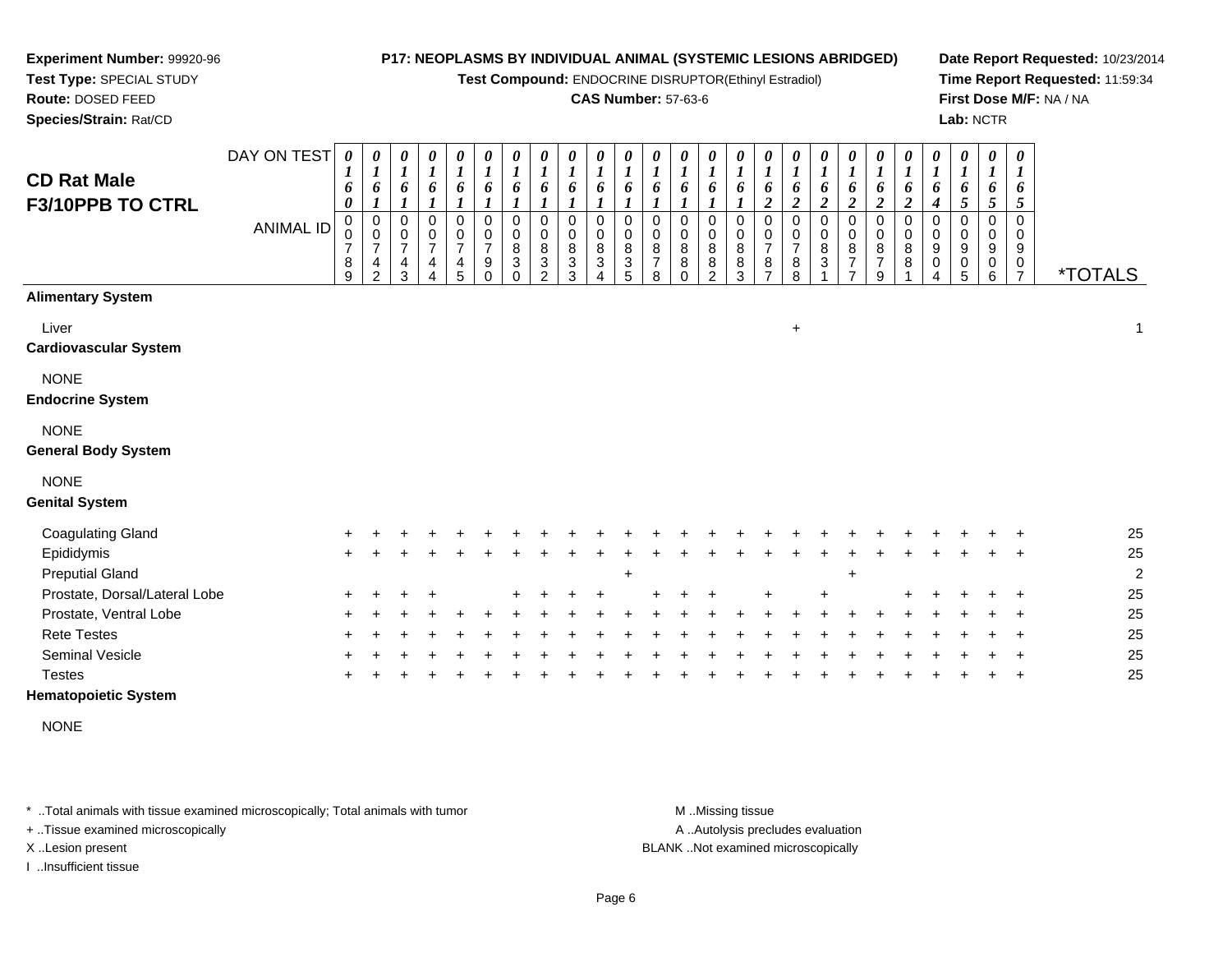**Test Compound:** ENDOCRINE DISRUPTOR(Ethinyl Estradiol)

# **CAS Number:** 57-63-6

**Date Report Requested:** 10/23/2014**Time Report Requested:** 11:59:35**First Dose M/F:** NA / NA**Lab:** NCTR

| <b>CD Rat Male</b><br>F3/10PPB TO CTRL         | DAY ON TEST<br><b>ANIMAL ID</b> | 0<br>$\boldsymbol{l}$<br>6<br>$\boldsymbol{\theta}$<br>0<br>0<br>$\overline{\mathcal{I}}$<br>$\, 8$<br>9 | $\boldsymbol{\theta}$<br>$\boldsymbol{l}$<br>6<br>$\boldsymbol{l}$<br>0<br>$\mathbf 0$<br>$\overline{7}$<br>$\overline{4}$<br>2 | 0<br>$\boldsymbol{l}$<br>6<br>$\boldsymbol{l}$<br>0<br>$\pmb{0}$<br>$\boldsymbol{7}$<br>$\overline{\mathbf{4}}$<br>3 | $\frac{\boldsymbol{0}}{\boldsymbol{1}}$<br>6<br>1<br>$\mathbf 0$<br>$\pmb{0}$<br>$\boldsymbol{7}$<br>$\overline{\mathbf{4}}$<br>$\overline{\mathbf{A}}$ | $\frac{\boldsymbol{\theta}}{\boldsymbol{I}}$<br>6<br>$\boldsymbol{l}$<br>$\pmb{0}$<br>$\frac{0}{7}$<br>$\frac{4}{5}$ | $\frac{\theta}{I}$<br>6<br>$\boldsymbol{l}$<br>0<br>$\pmb{0}$<br>$\boldsymbol{7}$<br>$\boldsymbol{9}$<br>$\overline{0}$ | $\boldsymbol{\theta}$<br>$\boldsymbol{l}$<br>6<br>0<br>$\pmb{0}$<br>$\, 8$<br>$\sqrt{3}$<br>$\Omega$ | 0<br>$\boldsymbol{l}$<br>6<br>0<br>0<br>$\bf 8$<br>3<br>$\mathfrak{D}$ | $\boldsymbol{\theta}$<br>$\boldsymbol{l}$<br>6<br>$\mathbf 0$<br>0<br>$\bf 8$<br>$\sqrt{3}$<br>3 | 0<br>$\boldsymbol{l}$<br>6<br>1<br>0<br>0<br>8<br>3 | 0<br>$\boldsymbol{l}$<br>6<br>1<br>$\mathbf 0$<br>0<br>$\bf 8$<br>$\ensuremath{\mathsf{3}}$<br>5 | 0<br>$\boldsymbol{l}$<br>6<br>0<br>$\pmb{0}$<br>8<br>$\overline{7}$<br>8 | 0<br>$\boldsymbol{l}$<br>6<br>1<br>0<br>$\pmb{0}$<br>8<br>8<br>$\Omega$ | $\boldsymbol{\theta}$<br>$\boldsymbol{l}$<br>6<br>$\boldsymbol{l}$<br>0<br>$\pmb{0}$<br>$\bf8$<br>8<br>$\mathfrak{p}$ | 0<br>$\boldsymbol{l}$<br>6<br>0<br>$\pmb{0}$<br>$\bf8$<br>8<br>3 | $\frac{\theta}{I}$<br>6<br>$\boldsymbol{2}$<br>$\mathbf 0$<br>$\mathbf 0$<br>$\overline{7}$<br>8<br>$\overline{\phantom{a}}$ | 0<br>$\boldsymbol{l}$<br>6<br>$\boldsymbol{2}$<br>0<br>$\pmb{0}$<br>$\boldsymbol{7}$<br>$\bf 8$<br>8 | $\boldsymbol{\theta}$<br>$\boldsymbol{l}$<br>6<br>$\overline{c}$<br>$\mathbf 0$<br>$\pmb{0}$<br>8<br>3 | $\frac{\theta}{I}$<br>6<br>$\boldsymbol{2}$<br>$\pmb{0}$<br>$\pmb{0}$<br>$\bf 8$<br>$\overline{7}$<br>$\overline{ }$ | $\frac{\theta}{I}$<br>6<br>$\overline{c}$<br>0<br>$\pmb{0}$<br>$\bf 8$<br>$\overline{7}$<br>9 | $\frac{\theta}{I}$<br>6<br>$\boldsymbol{2}$<br>0<br>$\pmb{0}$<br>$\bf 8$<br>$\bf 8$ | $\frac{\theta}{I}$<br>6<br>4<br>$\mathbf 0$<br>$\pmb{0}$<br>$\boldsymbol{9}$<br>$\pmb{0}$ | $\begin{matrix} 0 \\ 1 \end{matrix}$<br>6<br>5<br>0<br>0<br>9<br>0<br>5 | $\boldsymbol{\theta}$<br>$\boldsymbol{l}$<br>6<br>$\mathfrak{s}$<br>$\mathbf 0$<br>0<br>9<br>$\boldsymbol{0}$<br>6 | 0<br>$\boldsymbol{l}$<br>6<br>5<br>$\mathbf 0$<br>$\mathbf 0$<br>$\boldsymbol{9}$<br>$\pmb{0}$<br>$\overline{7}$ | <i><b>*TOTALS</b></i> |                |
|------------------------------------------------|---------------------------------|----------------------------------------------------------------------------------------------------------|---------------------------------------------------------------------------------------------------------------------------------|----------------------------------------------------------------------------------------------------------------------|---------------------------------------------------------------------------------------------------------------------------------------------------------|----------------------------------------------------------------------------------------------------------------------|-------------------------------------------------------------------------------------------------------------------------|------------------------------------------------------------------------------------------------------|------------------------------------------------------------------------|--------------------------------------------------------------------------------------------------|-----------------------------------------------------|--------------------------------------------------------------------------------------------------|--------------------------------------------------------------------------|-------------------------------------------------------------------------|-----------------------------------------------------------------------------------------------------------------------|------------------------------------------------------------------|------------------------------------------------------------------------------------------------------------------------------|------------------------------------------------------------------------------------------------------|--------------------------------------------------------------------------------------------------------|----------------------------------------------------------------------------------------------------------------------|-----------------------------------------------------------------------------------------------|-------------------------------------------------------------------------------------|-------------------------------------------------------------------------------------------|-------------------------------------------------------------------------|--------------------------------------------------------------------------------------------------------------------|------------------------------------------------------------------------------------------------------------------|-----------------------|----------------|
| <b>Integumentary System</b>                    |                                 |                                                                                                          |                                                                                                                                 |                                                                                                                      |                                                                                                                                                         |                                                                                                                      |                                                                                                                         |                                                                                                      |                                                                        |                                                                                                  |                                                     |                                                                                                  |                                                                          |                                                                         |                                                                                                                       |                                                                  |                                                                                                                              |                                                                                                      |                                                                                                        |                                                                                                                      |                                                                                               |                                                                                     |                                                                                           |                                                                         |                                                                                                                    |                                                                                                                  |                       |                |
| Mammary Gland<br><b>Musculoskeletal System</b> |                                 | $\ddot{}$                                                                                                |                                                                                                                                 |                                                                                                                      |                                                                                                                                                         |                                                                                                                      |                                                                                                                         |                                                                                                      |                                                                        |                                                                                                  |                                                     |                                                                                                  |                                                                          |                                                                         |                                                                                                                       |                                                                  |                                                                                                                              |                                                                                                      |                                                                                                        |                                                                                                                      |                                                                                               |                                                                                     |                                                                                           |                                                                         |                                                                                                                    |                                                                                                                  |                       | 24             |
| <b>NONE</b><br><b>Nervous System</b>           |                                 |                                                                                                          |                                                                                                                                 |                                                                                                                      |                                                                                                                                                         |                                                                                                                      |                                                                                                                         |                                                                                                      |                                                                        |                                                                                                  |                                                     |                                                                                                  |                                                                          |                                                                         |                                                                                                                       |                                                                  |                                                                                                                              |                                                                                                      |                                                                                                        |                                                                                                                      |                                                                                               |                                                                                     |                                                                                           |                                                                         |                                                                                                                    |                                                                                                                  |                       |                |
| <b>NONE</b><br><b>Respiratory System</b>       |                                 |                                                                                                          |                                                                                                                                 |                                                                                                                      |                                                                                                                                                         |                                                                                                                      |                                                                                                                         |                                                                                                      |                                                                        |                                                                                                  |                                                     |                                                                                                  |                                                                          |                                                                         |                                                                                                                       |                                                                  |                                                                                                                              |                                                                                                      |                                                                                                        |                                                                                                                      |                                                                                               |                                                                                     |                                                                                           |                                                                         |                                                                                                                    |                                                                                                                  |                       |                |
| <b>NONE</b><br><b>Special Senses System</b>    |                                 |                                                                                                          |                                                                                                                                 |                                                                                                                      |                                                                                                                                                         |                                                                                                                      |                                                                                                                         |                                                                                                      |                                                                        |                                                                                                  |                                                     |                                                                                                  |                                                                          |                                                                         |                                                                                                                       |                                                                  |                                                                                                                              |                                                                                                      |                                                                                                        |                                                                                                                      |                                                                                               |                                                                                     |                                                                                           |                                                                         |                                                                                                                    |                                                                                                                  |                       |                |
| <b>NONE</b><br><b>Urinary System</b>           |                                 |                                                                                                          |                                                                                                                                 |                                                                                                                      |                                                                                                                                                         |                                                                                                                      |                                                                                                                         |                                                                                                      |                                                                        |                                                                                                  |                                                     |                                                                                                  |                                                                          |                                                                         |                                                                                                                       |                                                                  |                                                                                                                              |                                                                                                      |                                                                                                        |                                                                                                                      |                                                                                               |                                                                                     |                                                                                           |                                                                         |                                                                                                                    |                                                                                                                  |                       |                |
| Kidney<br><b>SYSTEMIC LESIONS</b>              |                                 |                                                                                                          |                                                                                                                                 |                                                                                                                      |                                                                                                                                                         |                                                                                                                      |                                                                                                                         |                                                                                                      |                                                                        | $\ddot{}$                                                                                        |                                                     |                                                                                                  |                                                                          | $\ddot{}$                                                               |                                                                                                                       |                                                                  |                                                                                                                              |                                                                                                      |                                                                                                        |                                                                                                                      |                                                                                               |                                                                                     |                                                                                           |                                                                         |                                                                                                                    |                                                                                                                  |                       | $\overline{c}$ |
| Multiple Organ                                 |                                 |                                                                                                          |                                                                                                                                 |                                                                                                                      |                                                                                                                                                         |                                                                                                                      |                                                                                                                         |                                                                                                      |                                                                        |                                                                                                  |                                                     |                                                                                                  |                                                                          |                                                                         |                                                                                                                       |                                                                  |                                                                                                                              |                                                                                                      |                                                                                                        |                                                                                                                      |                                                                                               |                                                                                     |                                                                                           |                                                                         |                                                                                                                    |                                                                                                                  |                       | 25             |

\* ..Total animals with tissue examined microscopically; Total animals with tumor **M** . Missing tissue M ..Missing tissue

+ ..Tissue examined microscopically

**Experiment Number:** 99920-96**Test Type:** SPECIAL STUDY**Route:** DOSED FEED**Species/Strain:** Rat/CD

I ..Insufficient tissue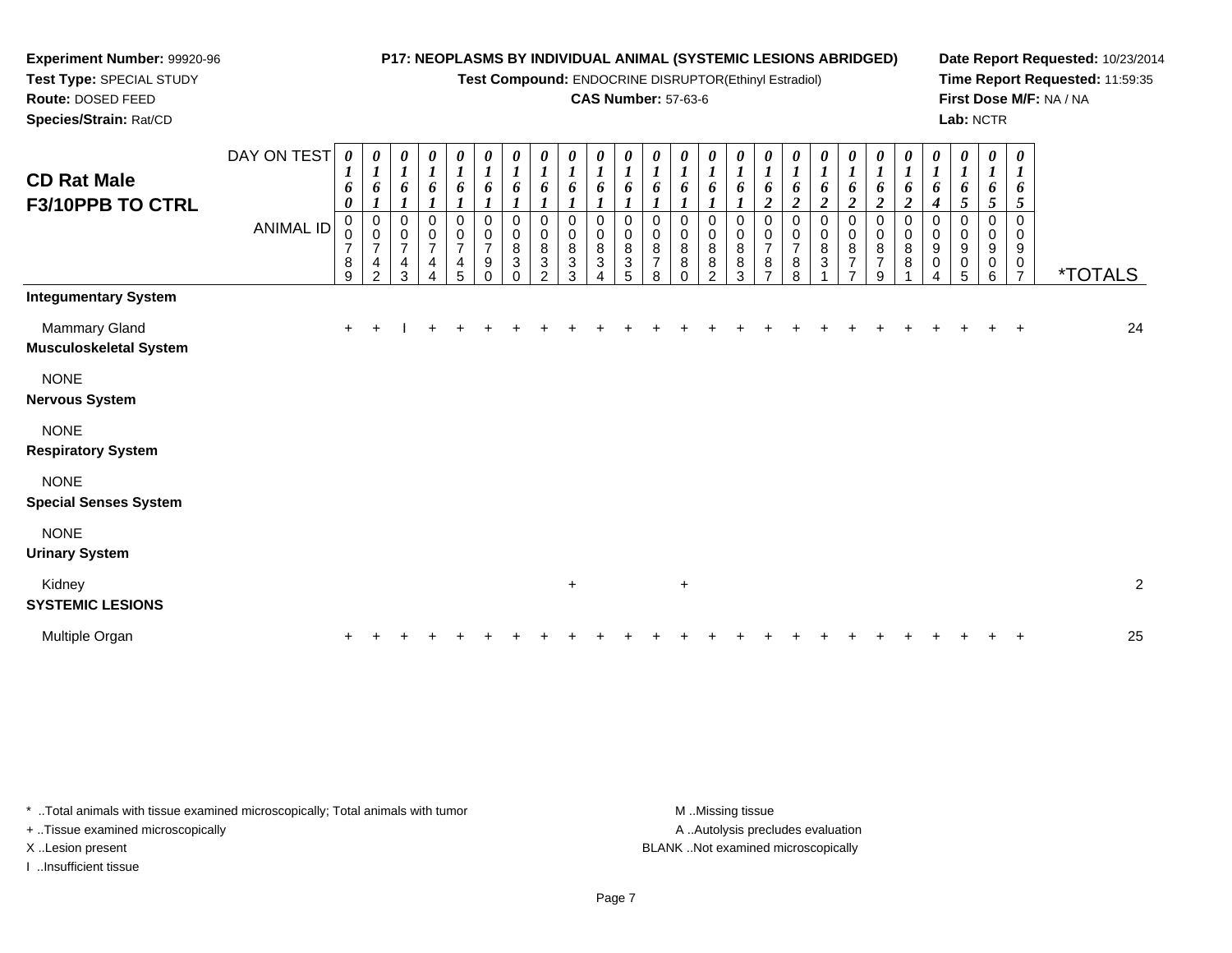#### **Experiment Number:** 99920-96**Test Type:** SPECIAL STUDY**Route:** DOSED FEED **Species/Strain:** Rat/CD**P17: NEOPLASMS BY INDIVIDUAL ANIMAL (SYSTEMIC LESIONS ABRIDGED)Test Compound:** ENDOCRINE DISRUPTOR(Ethinyl Estradiol)**CAS Number:** 57-63-6**Date Report Requested:** 10/23/2014**Time Report Requested:** 11:59:35**First Dose M/F:** NA / NA**Lab:** NCTRDAY ON TEST**CD Rat Male F3/50PPB TO CTRL**ANIMAL ID*0 1 6 1* 0 0 7 4 6*0 1 6 1* 0 0 7 4 7*0 1 6 1* 0 0 7 4 8*0 1 6 1* 0 0 7 4 9*0 1 6 1* 0 0 7 5 0*0 1 6 1* 0 0 7 5 1*0 1 6 1* 0 0 7 5 2*0 1 6 1* 0 0 7 9 3*0 1 6 1* 0 0 7 9 4*0 1 6 1* 0 0 7 9 5*0 1 6 1* 0 0 7 9 6*0 1 6 1* 0 0 8 3 8*0 1 6 1* 0 0 8 3 9*0 1 6 1* 0 0 8 4 0*0 1 6 1* 0 0 8 8 5*0 1 6 1* 0 0 8 8 7*0 1 6 1* 0 0 8 8 8*0 1 6 2* 0 0 7 9 1*0 1 6 2* 0 0 7 9 2*0 1 6 2* 0 0 8 3 6*0 1 6 2* 0 0 8 3 7*0 1 6 2* 0 0 8 4 1*0 1 6 2* 0 0 8 8 4*0 1 6 2* 0 0 8 8 6*0 1 6 3* 0 0 88<br>^ 9 \*TOTALS**Alimentary System**Liver $\mathsf{r}$  + <sup>+</sup> <sup>+</sup> <sup>+</sup> <sup>+</sup> <sup>+</sup> <sup>+</sup> <sup>+</sup> <sup>+</sup> <sup>+</sup> <sup>+</sup> <sup>+</sup> <sup>+</sup> <sup>+</sup> <sup>+</sup> <sup>+</sup> <sup>+</sup> <sup>+</sup> <sup>+</sup> <sup>+</sup> <sup>+</sup> <sup>+</sup> <sup>+</sup> <sup>+</sup> <sup>+</sup> <sup>25</sup> Mesentery <sup>+</sup> $\overline{1}$ **Cardiovascular System**NONE**Endocrine System**

| <b>Adrenal Cortex</b>      |  |  |  |  |  |  |  |  |  |  |  |  |  | 25 |  |
|----------------------------|--|--|--|--|--|--|--|--|--|--|--|--|--|----|--|
| Adrenal Medulla            |  |  |  |  |  |  |  |  |  |  |  |  |  | 25 |  |
| <b>Pituitary Gland</b>     |  |  |  |  |  |  |  |  |  |  |  |  |  | 25 |  |
| <b>Thyroid Gland</b>       |  |  |  |  |  |  |  |  |  |  |  |  |  | 25 |  |
| <b>General Body System</b> |  |  |  |  |  |  |  |  |  |  |  |  |  |    |  |
| <b>NONE</b>                |  |  |  |  |  |  |  |  |  |  |  |  |  |    |  |

| <b>Genital System</b>         |       |  |        |  |    |  |  |       |  |  |  |  |         |         |    |
|-------------------------------|-------|--|--------|--|----|--|--|-------|--|--|--|--|---------|---------|----|
| Coagulating Gland             | $+$   |  |        |  |    |  |  |       |  |  |  |  |         | $+$ $+$ | 25 |
| Epididymis                    | $+$   |  |        |  |    |  |  |       |  |  |  |  |         | $+$ $+$ | 25 |
| <b>Preputial Gland</b>        |       |  | $\div$ |  |    |  |  |       |  |  |  |  |         |         |    |
| Prostate, Dorsal/Lateral Lobe | $+$   |  |        |  | ÷. |  |  | $\pm$ |  |  |  |  | $+ + +$ |         | 25 |
| Prostate, Ventral Lobe        | ÷.    |  |        |  |    |  |  |       |  |  |  |  |         | $+$ $+$ | 25 |
| <b>Rete Testes</b>            | $+$   |  |        |  |    |  |  |       |  |  |  |  |         | $+$ $+$ | 25 |
| Seminal Vesicle               | $\pm$ |  |        |  |    |  |  |       |  |  |  |  |         | $+$ $+$ | 25 |
|                               |       |  |        |  |    |  |  |       |  |  |  |  |         |         |    |

\* ..Total animals with tissue examined microscopically; Total animals with tumor **M** ..Missing tissue M ..Missing tissue A ..Autolysis precludes evaluation + ..Tissue examined microscopically X ..Lesion present BLANK ..Not examined microscopicallyI ..Insufficient tissue

Page 8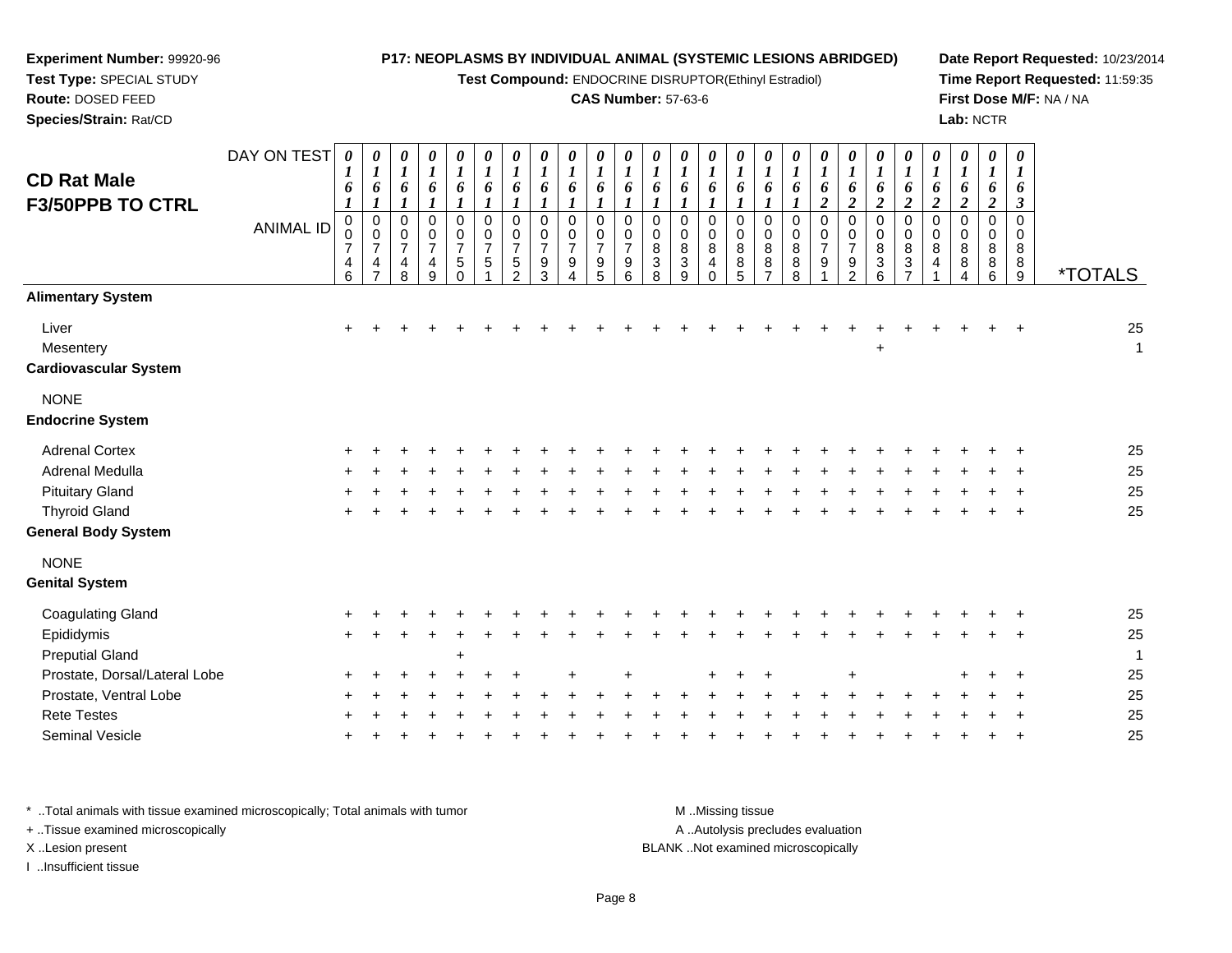**Test Compound:** ENDOCRINE DISRUPTOR(Ethinyl Estradiol)

## **CAS Number:** 57-63-6

**Date Report Requested:** 10/23/2014**Time Report Requested:** 11:59:35**First Dose M/F:** NA / NA**Lab:** NCTR

**Test Type:** SPECIAL STUDY**Route:** DOSED FEED**Species/Strain:** Rat/CD

**Experiment Number:** 99920-96

| <b>CD Rat Male</b><br><b>F3/50PPB TO CTRL</b>  | DAY ON TEST<br><b>ANIMAL ID</b> | 0<br>1<br>6<br>$\pmb{0}$<br>$\pmb{0}$     | 0<br>$\boldsymbol{l}$<br>6<br>$\boldsymbol{l}$<br>$\pmb{0}$<br>$\mathbf 0$ | 0<br>$\boldsymbol{l}$<br>6<br>$\boldsymbol{l}$<br>$\pmb{0}$<br>0 | $\boldsymbol{\theta}$<br>$\boldsymbol{l}$<br>6<br>$\boldsymbol{l}$<br>$\mathbf 0$<br>$\mathbf 0$ | 0<br>$\boldsymbol{l}$<br>6<br>0<br>$\frac{0}{7}$ | 0<br>$\boldsymbol{l}$<br>6<br>$\pmb{0}$<br>$\mathbf 0$ | 0<br>$\boldsymbol{l}$<br>6<br>$\boldsymbol{l}$<br>$\pmb{0}$<br>0 | 0<br>$\boldsymbol{l}$<br>6<br>$\mathbf{I}$<br>$\pmb{0}$<br>$\mathbf 0$ | 0<br>$\boldsymbol{l}$<br>6<br>$\mathbf 0$<br>0 | $\pmb{\theta}$<br>$\boldsymbol{l}$<br>6<br>$\mathbf 0$<br>$\mathbf 0$ | 0<br>$\boldsymbol{l}$<br>6<br>$\boldsymbol{l}$<br>$\mathbf 0$<br>$\mathbf 0$ | 0<br>$\boldsymbol{l}$<br>6<br>$\pmb{0}$<br>0     | 0<br>$\boldsymbol{l}$<br>6<br>$\mathbf 0$<br>0 | 0<br>$\boldsymbol{l}$<br>6<br>0<br>0 | 0<br>$\boldsymbol{l}$<br>6<br>$\mathbf 0$<br>$\mathbf 0$ | 0<br>$\boldsymbol{l}$<br>6<br>0<br>0 | 0<br>$\boldsymbol{l}$<br>6<br>$\boldsymbol{l}$<br>0<br>$\mathbf 0$ | 0<br>$\boldsymbol{l}$<br>6<br>$\boldsymbol{2}$<br>$\mathbf 0$<br>$\mathbf 0$ | 0<br>1<br>6<br>$\overline{2}$<br>$\pmb{0}$<br>$\pmb{0}$ | 0<br>$\boldsymbol{l}$<br>6<br>$\overline{2}$<br>0<br>0 | 0<br>$\boldsymbol{l}$<br>6<br>$\boldsymbol{2}$<br>$\pmb{0}$<br>$\mathbf 0$ | $\boldsymbol{\theta}$<br>$\boldsymbol{l}$<br>6<br>$\boldsymbol{2}$<br>$\pmb{0}$<br>0 | 0<br>$\boldsymbol{l}$<br>6<br>$\overline{2}$<br>$\mathbf 0$<br>0 | 0<br>$\boldsymbol{l}$<br>6<br>$\overline{2}$<br>$\mathbf 0$<br>0 | 0<br>$\boldsymbol{l}$<br>6<br>3<br>$\Omega$<br>$\mathbf 0$ |                       |
|------------------------------------------------|---------------------------------|-------------------------------------------|----------------------------------------------------------------------------|------------------------------------------------------------------|--------------------------------------------------------------------------------------------------|--------------------------------------------------|--------------------------------------------------------|------------------------------------------------------------------|------------------------------------------------------------------------|------------------------------------------------|-----------------------------------------------------------------------|------------------------------------------------------------------------------|--------------------------------------------------|------------------------------------------------|--------------------------------------|----------------------------------------------------------|--------------------------------------|--------------------------------------------------------------------|------------------------------------------------------------------------------|---------------------------------------------------------|--------------------------------------------------------|----------------------------------------------------------------------------|--------------------------------------------------------------------------------------|------------------------------------------------------------------|------------------------------------------------------------------|------------------------------------------------------------|-----------------------|
|                                                |                                 | $\overline{7}$<br>$\overline{4}$<br>$\,6$ | $\overline{7}$<br>4<br>$\overline{7}$                                      | $\overline{7}$<br>$\overline{\mathbf{4}}$<br>8                   | $\overline{7}$<br>$\overline{4}$<br>9                                                            | 5<br>$\Omega$                                    | $\overline{7}$<br>$\sqrt{5}$                           | $\overline{7}$<br>5<br>2                                         | $\overline{7}$<br>9<br>3                                               | $\overline{7}$<br>9<br>4                       | $\overline{7}$<br>9<br>5                                              | $\overline{7}$<br>9<br>6                                                     | $\overline{8}$<br>$\ensuremath{\mathsf{3}}$<br>8 | 8<br>$\mathbf{3}$<br>9                         | 8<br>4<br>$\Omega$                   | 8<br>8<br>5                                              | 8<br>8<br>$\overline{7}$             | 8<br>8<br>8                                                        | $\overline{7}$<br>9                                                          | $\overline{7}$<br>9<br>$\mathcal{P}$                    | 8<br>3<br>6                                            | 8<br>3<br>$\overline{\phantom{a}}$                                         | 8<br>$\overline{4}$                                                                  | 8<br>8<br>4                                                      | 8<br>$\,8\,$<br>6                                                | 8<br>8<br>9                                                | <i><b>*TOTALS</b></i> |
| <b>Testes</b><br><b>Hematopoietic System</b>   |                                 | $+$                                       | $\ddot{}$                                                                  |                                                                  |                                                                                                  |                                                  |                                                        |                                                                  |                                                                        |                                                |                                                                       |                                                                              |                                                  |                                                |                                      |                                                          |                                      |                                                                    |                                                                              |                                                         |                                                        |                                                                            |                                                                                      | $\ddot{}$                                                        | $+$                                                              | $+$                                                        | 25                    |
| <b>Bone Marrow</b>                             |                                 |                                           |                                                                            |                                                                  |                                                                                                  |                                                  |                                                        |                                                                  |                                                                        |                                                |                                                                       |                                                                              |                                                  |                                                |                                      |                                                          |                                      |                                                                    |                                                                              |                                                         |                                                        |                                                                            |                                                                                      |                                                                  |                                                                  |                                                            | 25                    |
| Spleen                                         |                                 |                                           |                                                                            |                                                                  |                                                                                                  |                                                  |                                                        |                                                                  |                                                                        |                                                |                                                                       |                                                                              |                                                  |                                                |                                      |                                                          |                                      |                                                                    |                                                                              |                                                         |                                                        |                                                                            |                                                                                      |                                                                  |                                                                  |                                                            | 25                    |
| Thymus                                         |                                 |                                           |                                                                            |                                                                  |                                                                                                  |                                                  |                                                        |                                                                  |                                                                        |                                                |                                                                       |                                                                              |                                                  |                                                |                                      |                                                          |                                      |                                                                    |                                                                              |                                                         |                                                        |                                                                            |                                                                                      |                                                                  |                                                                  |                                                            | 25                    |
| <b>Integumentary System</b>                    |                                 |                                           |                                                                            |                                                                  |                                                                                                  |                                                  |                                                        |                                                                  |                                                                        |                                                |                                                                       |                                                                              |                                                  |                                                |                                      |                                                          |                                      |                                                                    |                                                                              |                                                         |                                                        |                                                                            |                                                                                      |                                                                  |                                                                  |                                                            |                       |
| Mammary Gland<br><b>Musculoskeletal System</b> |                                 | $\ddot{}$                                 |                                                                            |                                                                  |                                                                                                  |                                                  |                                                        |                                                                  |                                                                        |                                                |                                                                       |                                                                              |                                                  |                                                |                                      |                                                          |                                      |                                                                    |                                                                              |                                                         |                                                        |                                                                            |                                                                                      |                                                                  |                                                                  |                                                            | 24                    |
| <b>Bone</b><br><b>Nervous System</b>           |                                 | $\pm$                                     |                                                                            |                                                                  |                                                                                                  |                                                  |                                                        |                                                                  |                                                                        |                                                |                                                                       |                                                                              |                                                  |                                                |                                      |                                                          |                                      |                                                                    |                                                                              |                                                         |                                                        |                                                                            |                                                                                      |                                                                  |                                                                  | $\ddot{}$                                                  | 25                    |
| <b>NONE</b><br><b>Respiratory System</b>       |                                 |                                           |                                                                            |                                                                  |                                                                                                  |                                                  |                                                        |                                                                  |                                                                        |                                                |                                                                       |                                                                              |                                                  |                                                |                                      |                                                          |                                      |                                                                    |                                                                              |                                                         |                                                        |                                                                            |                                                                                      |                                                                  |                                                                  |                                                            |                       |
| <b>NONE</b><br><b>Special Senses System</b>    |                                 |                                           |                                                                            |                                                                  |                                                                                                  |                                                  |                                                        |                                                                  |                                                                        |                                                |                                                                       |                                                                              |                                                  |                                                |                                      |                                                          |                                      |                                                                    |                                                                              |                                                         |                                                        |                                                                            |                                                                                      |                                                                  |                                                                  |                                                            |                       |
| <b>NONE</b><br><b>Urinary System</b>           |                                 |                                           |                                                                            |                                                                  |                                                                                                  |                                                  |                                                        |                                                                  |                                                                        |                                                |                                                                       |                                                                              |                                                  |                                                |                                      |                                                          |                                      |                                                                    |                                                                              |                                                         |                                                        |                                                                            |                                                                                      |                                                                  |                                                                  |                                                            |                       |
| Kidney<br><b>SYSTEMIC LESIONS</b>              |                                 |                                           |                                                                            |                                                                  |                                                                                                  |                                                  |                                                        |                                                                  |                                                                        |                                                |                                                                       |                                                                              |                                                  |                                                |                                      |                                                          |                                      |                                                                    |                                                                              |                                                         |                                                        |                                                                            |                                                                                      |                                                                  |                                                                  |                                                            | 25                    |

\* ..Total animals with tissue examined microscopically; Total animals with tumor **M** . Missing tissue M ..Missing tissue + ..Tissue examined microscopically X ..Lesion present BLANK ..Not examined microscopically

I ..Insufficient tissue

A ..Autolysis precludes evaluation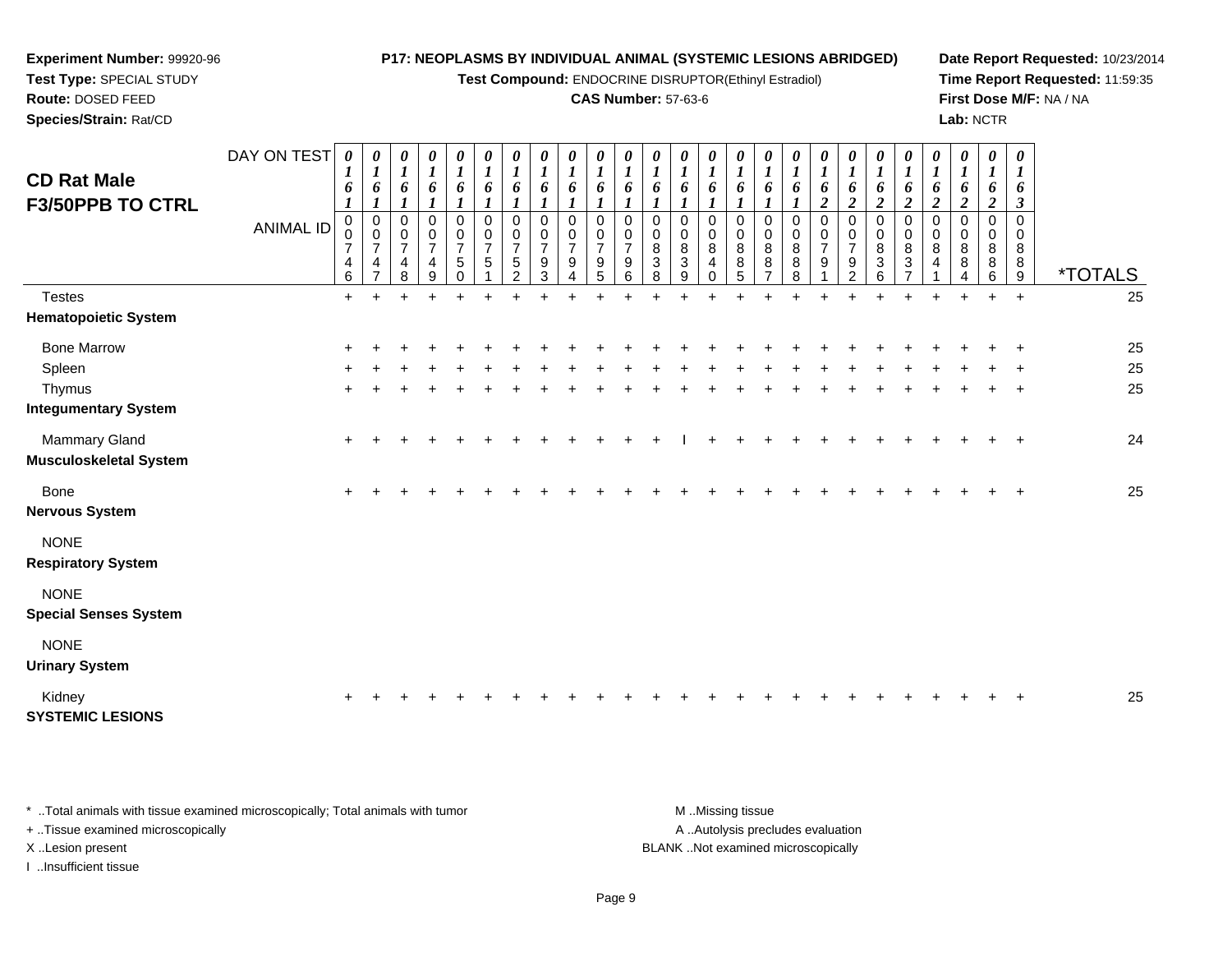| <b>Experiment Number: 99920-96</b><br>Test Type: SPECIAL STUDY<br>Route: DOSED FEED<br>Species/Strain: Rat/CD |                          |                            |                       |          |               |                            |                       |          |          |               |  |                                    | <b>P17: NEOPLASMS BY INDIVIDUAL ANIMAL (SYSTEMIC LESIONS ABRIDGED)</b><br>Test Compound: ENDOCRINE DISRUPTOR(Ethinyl Estradiol)<br><b>CAS Number: 57-63-6</b> |   |  |                       |                                 |                       |                    |   | Lab: NCTR          |                                     |                                  | Date Report Requested: 10/23/2014<br>Time Report Requested: 11:59:35<br>First Dose M/F: NA / NA |
|---------------------------------------------------------------------------------------------------------------|--------------------------|----------------------------|-----------------------|----------|---------------|----------------------------|-----------------------|----------|----------|---------------|--|------------------------------------|---------------------------------------------------------------------------------------------------------------------------------------------------------------|---|--|-----------------------|---------------------------------|-----------------------|--------------------|---|--------------------|-------------------------------------|----------------------------------|-------------------------------------------------------------------------------------------------|
| <b>CD Rat Male</b><br><b>F3/50PPB TO CTRL</b>                                                                 | DAY ON TEST<br>ANIMAL ID | 0<br>6<br>0<br>0<br>4<br>6 | 0<br>6<br>0<br>0<br>4 | $\theta$ | $\theta$<br>9 | $\boldsymbol{\theta}$<br>0 | $\boldsymbol{\theta}$ | $\theta$ | $\theta$ | $\theta$<br>9 |  | $\theta$<br>O.<br>0<br>8<br>3<br>я | $\theta$<br>0<br>0<br>8<br>q                                                                                                                                  | 8 |  | $\boldsymbol{\theta}$ | $\boldsymbol{\theta}$<br>0<br>9 | $\boldsymbol{\theta}$ | $\theta$<br>8<br>3 | 8 | $\theta$<br>8<br>8 | $\theta$<br>O.<br>U<br>8<br>8<br>6. | 0<br><sup>o</sup><br>8<br>8<br>9 | <i><b>*TOTALS</b></i>                                                                           |
| Multiple Organ                                                                                                |                          |                            |                       |          |               |                            |                       |          |          |               |  |                                    |                                                                                                                                                               |   |  |                       |                                 |                       |                    |   |                    |                                     |                                  | 25                                                                                              |

\*\*\*END OF MALE DATA\*\*\*

\* ..Total animals with tissue examined microscopically; Total animals with tumor M..Missing tissue M ..Missing tissue

+ ..Tissue examined microscopically

I ..Insufficient tissue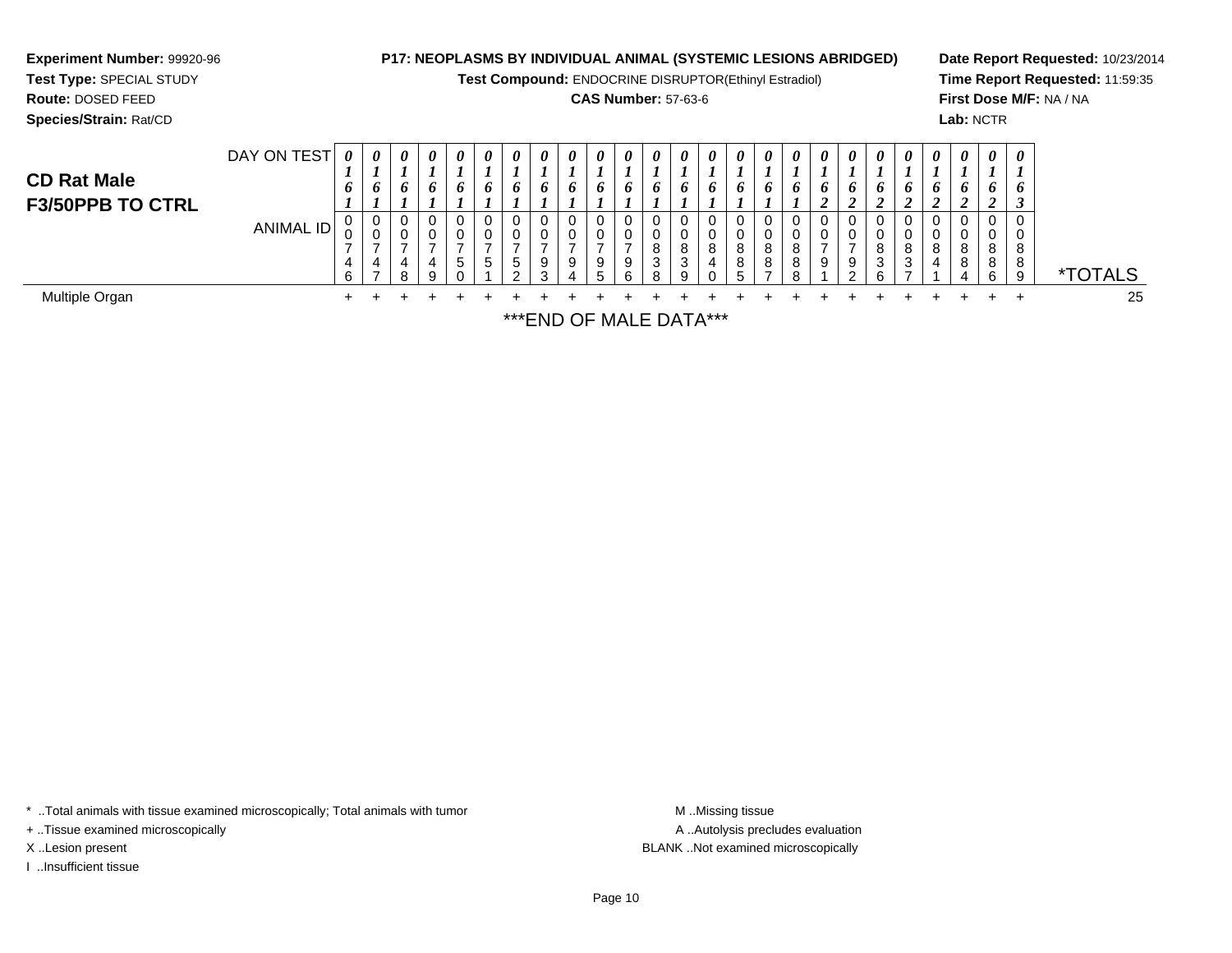**Test Compound:** ENDOCRINE DISRUPTOR(Ethinyl Estradiol)

#### **CAS Number:** 57-63-6

**Date Report Requested:** 10/23/2014**Time Report Requested:** 11:59:35**First Dose M/F:** NA / NA**Lab:** NCTR

| <b>CD Rat Female</b>                   | DAY ON TEST      | 0<br>1                                  | 0<br>$\boldsymbol{l}$                                | $\boldsymbol{\theta}$<br>$\boldsymbol{l}$                 | $\pmb{\theta}$<br>$\boldsymbol{l}$ | 0<br>$\boldsymbol{l}$                                                        | $\pmb{\theta}$<br>$\boldsymbol{l}$                 | 0<br>$\boldsymbol{l}$                        | 0<br>$\boldsymbol{l}$                                  | 0<br>$\boldsymbol{l}$                            | 0<br>$\boldsymbol{l}$                     | $\boldsymbol{\theta}$<br>1                           | 0<br>$\boldsymbol{l}$                | 0<br>$\boldsymbol{l}$                        | 0<br>$\boldsymbol{l}$                                            | $\boldsymbol{\theta}$<br>$\boldsymbol{l}$ | 0<br>$\boldsymbol{l}$                 | 0<br>$\boldsymbol{l}$                        | 0<br>$\boldsymbol{l}$                                   | $\boldsymbol{\theta}$<br>$\boldsymbol{l}$          | 0<br>$\boldsymbol{l}$                                                    | 0<br>$\boldsymbol{l}$                                  | $\pmb{\theta}$<br>$\boldsymbol{l}$ | 0<br>$\boldsymbol{l}$        | 0<br>$\boldsymbol{l}$      | 0<br>$\boldsymbol{l}$                            |                       |
|----------------------------------------|------------------|-----------------------------------------|------------------------------------------------------|-----------------------------------------------------------|------------------------------------|------------------------------------------------------------------------------|----------------------------------------------------|----------------------------------------------|--------------------------------------------------------|--------------------------------------------------|-------------------------------------------|------------------------------------------------------|--------------------------------------|----------------------------------------------|------------------------------------------------------------------|-------------------------------------------|---------------------------------------|----------------------------------------------|---------------------------------------------------------|----------------------------------------------------|--------------------------------------------------------------------------|--------------------------------------------------------|------------------------------------|------------------------------|----------------------------|--------------------------------------------------|-----------------------|
| F3<br><b>CONTROL</b>                   |                  | 6<br>$\boldsymbol{l}$                   | 6<br>$\boldsymbol{l}$                                | 6<br>$\boldsymbol{l}$                                     | 6<br>$\boldsymbol{l}$              | 6<br>$\boldsymbol{l}$                                                        | 6<br>$\boldsymbol{l}$                              | 6                                            | 6<br>1                                                 | 6<br>$\boldsymbol{l}$                            | 6                                         | 6                                                    | 6<br>$\boldsymbol{l}$                | 6<br>$\boldsymbol{l}$                        | 6<br>$\boldsymbol{l}$                                            | 6                                         | 6<br>$\boldsymbol{l}$                 | 6<br>$\boldsymbol{2}$                        | 6<br>$\boldsymbol{2}$                                   | 6<br>$\boldsymbol{2}$                              | 6<br>$\overline{2}$                                                      | 6<br>$\boldsymbol{2}$                                  | 6<br>$\boldsymbol{2}$              | 6<br>5                       | 6<br>5                     | 6<br>5                                           |                       |
|                                        | <b>ANIMAL ID</b> | $\mathbf 0$<br>$\overline{7}$<br>0<br>8 | $\pmb{0}$<br>$\mathbf 0$<br>$\overline{7}$<br>0<br>9 | $\pmb{0}$<br>$\pmb{0}$<br>$\overline{7}$<br>1<br>$\Omega$ | $\pmb{0}$<br>$\pmb{0}$<br>7        | $\mathbf 0$<br>$\pmb{0}$<br>$\overline{7}$<br>$\mathbf{1}$<br>$\overline{2}$ | $\pmb{0}$<br>$\pmb{0}$<br>$\overline{7}$<br>5<br>4 | $\mathbf 0$<br>0<br>$\overline{7}$<br>5<br>5 | $\mathbf 0$<br>$\mathbf 0$<br>$\overline{7}$<br>5<br>6 | $\Omega$<br>$\Omega$<br>$\overline{7}$<br>5<br>7 | $\Omega$<br>0<br>$\overline{7}$<br>5<br>8 | $\mathbf 0$<br>$\pmb{0}$<br>$\overline{7}$<br>9<br>9 | 0<br>$\pmb{0}$<br>8<br>0<br>$\Omega$ | $\pmb{0}$<br>$\mathbf 0$<br>8<br>$\mathbf 0$ | $\pmb{0}$<br>$\pmb{0}$<br>$\bf 8$<br>$\pmb{0}$<br>$\overline{2}$ | $\mathbf 0$<br>0<br>8<br>4<br>5           | $\pmb{0}$<br>$\pmb{0}$<br>8<br>4<br>6 | $\mathbf 0$<br>0<br>$\overline{7}$<br>5<br>3 | $\pmb{0}$<br>0<br>$\overline{7}$<br>9<br>$\overline{ }$ | $\pmb{0}$<br>$\pmb{0}$<br>$\overline{7}$<br>9<br>8 | $\pmb{0}$<br>$\pmb{0}$<br>8<br>$\overline{\mathbf{4}}$<br>$\overline{c}$ | $\mathbf 0$<br>$\mathbf 0$<br>8<br>$\overline{4}$<br>3 | $\pmb{0}$<br>0<br>$\bf8$<br>4<br>4 | 0<br>0<br>8<br>9<br>$\Omega$ | $\mathbf 0$<br>0<br>8<br>9 | $\Omega$<br>$\Omega$<br>8<br>9<br>$\overline{2}$ | <i><b>*TOTALS</b></i> |
| <b>Alimentary System</b>               |                  |                                         |                                                      |                                                           |                                    |                                                                              |                                                    |                                              |                                                        |                                                  |                                           |                                                      |                                      |                                              |                                                                  |                                           |                                       |                                              |                                                         |                                                    |                                                                          |                                                        |                                    |                              |                            |                                                  |                       |
| Liver<br><b>Cardiovascular System</b>  |                  | $\ddot{}$                               |                                                      |                                                           |                                    |                                                                              |                                                    |                                              |                                                        |                                                  |                                           |                                                      |                                      |                                              |                                                                  |                                           |                                       |                                              |                                                         |                                                    |                                                                          |                                                        |                                    |                              |                            |                                                  | 25                    |
| <b>NONE</b><br><b>Endocrine System</b> |                  |                                         |                                                      |                                                           |                                    |                                                                              |                                                    |                                              |                                                        |                                                  |                                           |                                                      |                                      |                                              |                                                                  |                                           |                                       |                                              |                                                         |                                                    |                                                                          |                                                        |                                    |                              |                            |                                                  |                       |
| <b>Adrenal Cortex</b>                  |                  |                                         |                                                      |                                                           |                                    |                                                                              |                                                    |                                              |                                                        |                                                  |                                           |                                                      |                                      |                                              |                                                                  |                                           |                                       |                                              |                                                         |                                                    |                                                                          |                                                        |                                    |                              |                            |                                                  | 25                    |
| Adrenal Medulla                        |                  |                                         |                                                      |                                                           |                                    |                                                                              |                                                    |                                              |                                                        |                                                  |                                           |                                                      |                                      |                                              |                                                                  |                                           |                                       |                                              |                                                         |                                                    |                                                                          |                                                        |                                    |                              |                            |                                                  | 25                    |
| <b>Pituitary Gland</b>                 |                  |                                         |                                                      |                                                           |                                    |                                                                              |                                                    |                                              |                                                        |                                                  |                                           |                                                      |                                      |                                              |                                                                  |                                           |                                       |                                              |                                                         |                                                    |                                                                          |                                                        |                                    |                              |                            |                                                  | 25                    |
| <b>Thyroid Gland</b>                   |                  |                                         |                                                      |                                                           |                                    |                                                                              |                                                    |                                              |                                                        |                                                  |                                           |                                                      |                                      |                                              |                                                                  |                                           |                                       |                                              |                                                         |                                                    |                                                                          |                                                        |                                    |                              |                            |                                                  | 25                    |
| <b>General Body System</b>             |                  |                                         |                                                      |                                                           |                                    |                                                                              |                                                    |                                              |                                                        |                                                  |                                           |                                                      |                                      |                                              |                                                                  |                                           |                                       |                                              |                                                         |                                                    |                                                                          |                                                        |                                    |                              |                            |                                                  |                       |
| <b>NONE</b>                            |                  |                                         |                                                      |                                                           |                                    |                                                                              |                                                    |                                              |                                                        |                                                  |                                           |                                                      |                                      |                                              |                                                                  |                                           |                                       |                                              |                                                         |                                                    |                                                                          |                                                        |                                    |                              |                            |                                                  |                       |
| <b>Genital System</b>                  |                  |                                         |                                                      |                                                           |                                    |                                                                              |                                                    |                                              |                                                        |                                                  |                                           |                                                      |                                      |                                              |                                                                  |                                           |                                       |                                              |                                                         |                                                    |                                                                          |                                                        |                                    |                              |                            |                                                  |                       |
| Ovary                                  |                  | +                                       |                                                      |                                                           |                                    |                                                                              |                                                    |                                              |                                                        |                                                  |                                           |                                                      |                                      |                                              |                                                                  |                                           |                                       |                                              |                                                         |                                                    |                                                                          |                                                        |                                    |                              |                            |                                                  | 25                    |
| Oviduct                                |                  |                                         |                                                      |                                                           |                                    |                                                                              |                                                    |                                              |                                                        |                                                  |                                           |                                                      |                                      |                                              |                                                                  |                                           |                                       |                                              |                                                         |                                                    |                                                                          |                                                        |                                    |                              |                            |                                                  | 25                    |
| <b>Uterus</b>                          |                  |                                         |                                                      |                                                           |                                    |                                                                              |                                                    |                                              |                                                        |                                                  |                                           |                                                      |                                      |                                              |                                                                  |                                           |                                       |                                              |                                                         |                                                    |                                                                          |                                                        |                                    |                              |                            |                                                  | 25                    |
| Vagina                                 |                  |                                         |                                                      |                                                           |                                    |                                                                              |                                                    |                                              |                                                        |                                                  |                                           |                                                      |                                      |                                              |                                                                  |                                           |                                       |                                              |                                                         |                                                    |                                                                          |                                                        |                                    |                              |                            | $\overline{ }$                                   | 25                    |
| <b>Hematopoietic System</b>            |                  |                                         |                                                      |                                                           |                                    |                                                                              |                                                    |                                              |                                                        |                                                  |                                           |                                                      |                                      |                                              |                                                                  |                                           |                                       |                                              |                                                         |                                                    |                                                                          |                                                        |                                    |                              |                            |                                                  |                       |
| <b>Bone Marrow</b>                     |                  |                                         |                                                      |                                                           |                                    |                                                                              |                                                    |                                              |                                                        |                                                  |                                           |                                                      |                                      |                                              |                                                                  |                                           |                                       |                                              |                                                         |                                                    |                                                                          |                                                        |                                    |                              |                            |                                                  | 25                    |
| Spleen                                 |                  |                                         |                                                      |                                                           |                                    |                                                                              |                                                    |                                              |                                                        |                                                  |                                           |                                                      |                                      |                                              |                                                                  |                                           |                                       |                                              |                                                         |                                                    |                                                                          |                                                        |                                    |                              |                            |                                                  | 25                    |

\* ..Total animals with tissue examined microscopically; Total animals with tumor **M** ...Missing tissue M ...Missing tissue A ..Autolysis precludes evaluation + ..Tissue examined microscopically X ..Lesion present BLANK ..Not examined microscopicallyI ..Insufficient tissue

**Experiment Number:** 99920-96**Test Type:** SPECIAL STUDY**Route:** DOSED FEED**Species/Strain:** Rat/CD

n  $+$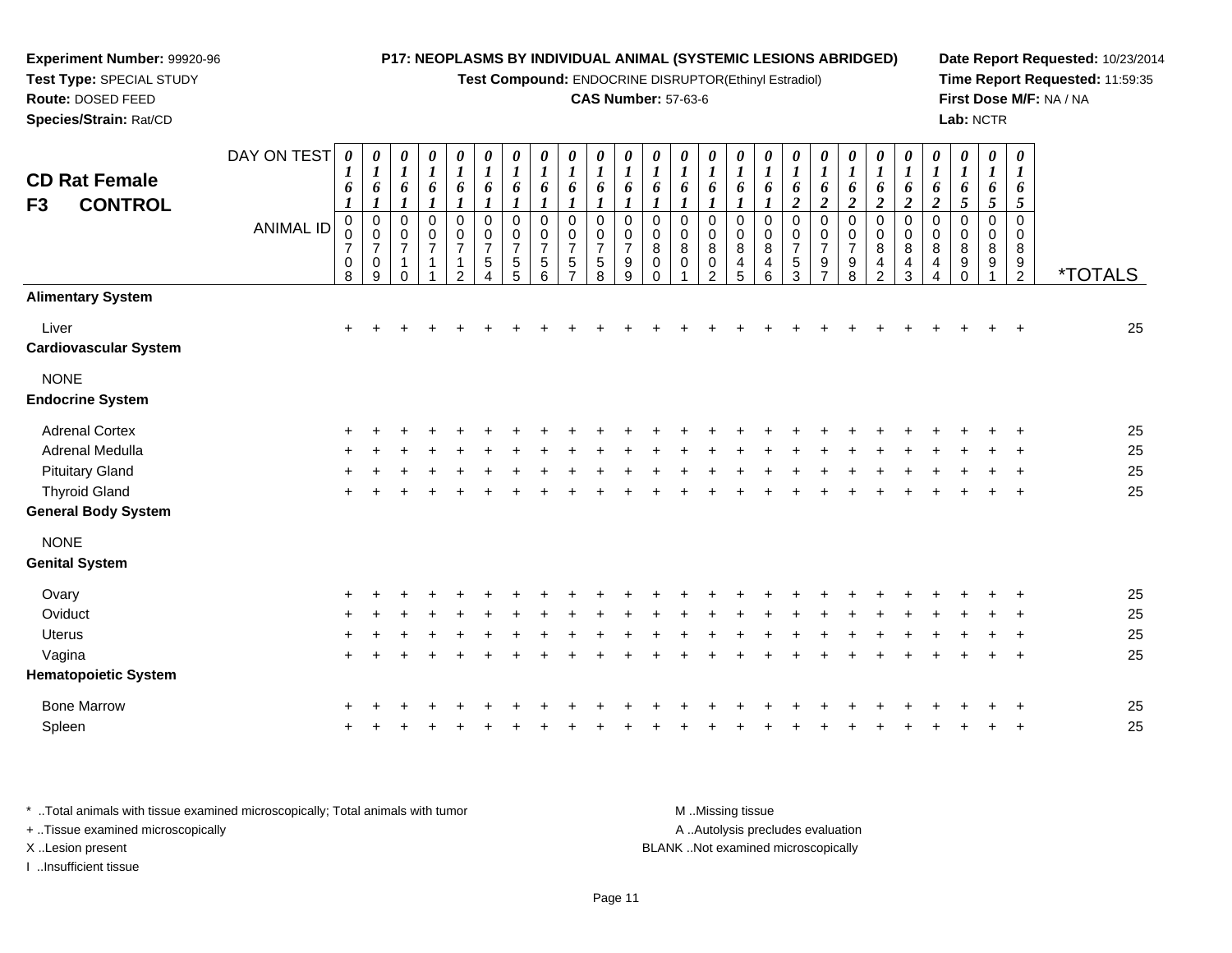**Test Compound:** ENDOCRINE DISRUPTOR(Ethinyl Estradiol)

# **CAS Number:** 57-63-6

**Date Report Requested:** 10/23/2014**Time Report Requested:** 11:59:35**First Dose M/F:** NA / NA**Lab:** NCTR

| <b>CD Rat Female</b><br>F3<br><b>CONTROL</b> | DAY ON TEST<br><b>ANIMAL ID</b> | 0<br>6<br>$\boldsymbol{l}$<br>$\pmb{0}$<br>0<br>$\overline{7}$<br>$\pmb{0}$<br>8 | 0<br>$\boldsymbol{l}$<br>6<br>$\pmb{0}$<br>$\mathbf 0$<br>$\overline{7}$<br>$\pmb{0}$<br>9 | $\boldsymbol{\theta}$<br>$\boldsymbol{l}$<br>6<br>0<br>0<br>$\overline{7}$<br>$\Omega$ | 0<br>$\boldsymbol{l}$<br>6<br>0<br>0<br>$\overline{7}$ | $\boldsymbol{\theta}$<br>$\boldsymbol{l}$<br>6<br>$\pmb{0}$<br>$\pmb{0}$<br>$\overline{7}$<br>$\mathbf{1}$<br>$\overline{2}$ | 0<br>$\boldsymbol{l}$<br>6<br>$\mathbf 0$<br>$\pmb{0}$<br>$\overline{7}$<br>$\sqrt{5}$<br>$\Delta$ | $\boldsymbol{\theta}$<br>$\boldsymbol{l}$<br>6<br>0<br>0<br>$\overline{7}$<br>$\sqrt{5}$<br>5 | $\boldsymbol{\theta}$<br>$\boldsymbol{l}$<br>6<br>0<br>0<br>$\overline{7}$<br>5<br>6 | $\boldsymbol{\theta}$<br>$\boldsymbol{l}$<br>6<br>$\mathbf 0$<br>0<br>$\overline{7}$<br>5 | $\boldsymbol{\theta}$<br>6<br>$\mathbf 0$<br>0<br>$\overline{7}$<br>5<br>8 | $\boldsymbol{\theta}$<br>$\boldsymbol{l}$<br>6<br>$\mathbf 0$<br>0<br>$\overline{7}$<br>9<br>9 | 0<br>1<br>6<br>0<br>0<br>$\bf 8$<br>0<br>$\Omega$ | $\boldsymbol{\theta}$<br>6<br>$\mathbf 0$<br>0<br>$\,8\,$<br>0 | $\boldsymbol{\theta}$<br>6<br>$\mathbf 0$<br>0<br>8<br>0<br>2 | $\boldsymbol{\theta}$<br>1<br>6<br>$\boldsymbol{l}$<br>$\mathbf 0$<br>0<br>8<br>4<br>5 | 1<br>6<br>1<br>$\pmb{0}$<br>0<br>8<br>4<br>6 | $\boldsymbol{\theta}$<br>$\boldsymbol{I}$<br>6<br>$\boldsymbol{2}$<br>$\pmb{0}$<br>0<br>$\overline{7}$<br>5<br>3 | 0<br>1<br>6<br>$\overline{c}$<br>0<br>0<br>7<br>9<br>$\overline{ }$ | 0<br>1<br>6<br>$\overline{\mathbf{c}}$<br>0<br>0<br>7<br>$\boldsymbol{9}$<br>8 | 0<br>$\boldsymbol{l}$<br>6<br>$\overline{2}$<br>$\pmb{0}$<br>0<br>8<br>4<br>$\overline{2}$ | 0<br>$\boldsymbol{l}$<br>6<br>$\boldsymbol{2}$<br>0<br>0<br>$\bf8$<br>$\overline{\mathbf{4}}$<br>3 | $\boldsymbol{\theta}$<br>$\bm{l}$<br>6<br>$\boldsymbol{2}$<br>0<br>0<br>8<br>4 | $\boldsymbol{\theta}$<br>$\boldsymbol{l}$<br>6<br>5<br>0<br>0<br>8<br>9<br>$\Omega$ | $\boldsymbol{\theta}$<br>$\boldsymbol{l}$<br>6<br>5<br>$\mathbf 0$<br>8<br>9 | 0<br>1<br>6<br>5<br>$\mathbf 0$<br>0<br>8<br>$\frac{9}{2}$ | <i><b>*TOTALS</b></i> |
|----------------------------------------------|---------------------------------|----------------------------------------------------------------------------------|--------------------------------------------------------------------------------------------|----------------------------------------------------------------------------------------|--------------------------------------------------------|------------------------------------------------------------------------------------------------------------------------------|----------------------------------------------------------------------------------------------------|-----------------------------------------------------------------------------------------------|--------------------------------------------------------------------------------------|-------------------------------------------------------------------------------------------|----------------------------------------------------------------------------|------------------------------------------------------------------------------------------------|---------------------------------------------------|----------------------------------------------------------------|---------------------------------------------------------------|----------------------------------------------------------------------------------------|----------------------------------------------|------------------------------------------------------------------------------------------------------------------|---------------------------------------------------------------------|--------------------------------------------------------------------------------|--------------------------------------------------------------------------------------------|----------------------------------------------------------------------------------------------------|--------------------------------------------------------------------------------|-------------------------------------------------------------------------------------|------------------------------------------------------------------------------|------------------------------------------------------------|-----------------------|
| Thymus<br><b>Integumentary System</b>        |                                 | $\ddot{}$                                                                        | $\ddot{}$                                                                                  | $\ddot{}$                                                                              | $+$                                                    |                                                                                                                              |                                                                                                    |                                                                                               |                                                                                      |                                                                                           |                                                                            |                                                                                                |                                                   |                                                                |                                                               |                                                                                        |                                              |                                                                                                                  |                                                                     |                                                                                |                                                                                            | $\ddot{}$                                                                                          | $\ddot{}$                                                                      | $\ddot{}$                                                                           | $+$                                                                          | $\overline{+}$                                             | 25                    |
| Mammary Gland<br>Musculoskeletal System      |                                 |                                                                                  |                                                                                            |                                                                                        |                                                        |                                                                                                                              |                                                                                                    |                                                                                               |                                                                                      |                                                                                           |                                                                            |                                                                                                |                                                   |                                                                |                                                               |                                                                                        |                                              |                                                                                                                  |                                                                     |                                                                                |                                                                                            |                                                                                                    |                                                                                |                                                                                     |                                                                              | $\pm$                                                      | 25                    |
| <b>Bone</b><br><b>Nervous System</b>         |                                 | $\ddot{}$                                                                        |                                                                                            |                                                                                        |                                                        |                                                                                                                              |                                                                                                    |                                                                                               |                                                                                      |                                                                                           |                                                                            |                                                                                                |                                                   |                                                                |                                                               |                                                                                        |                                              |                                                                                                                  |                                                                     |                                                                                |                                                                                            |                                                                                                    |                                                                                |                                                                                     |                                                                              |                                                            | 25                    |
| <b>NONE</b><br><b>Respiratory System</b>     |                                 |                                                                                  |                                                                                            |                                                                                        |                                                        |                                                                                                                              |                                                                                                    |                                                                                               |                                                                                      |                                                                                           |                                                                            |                                                                                                |                                                   |                                                                |                                                               |                                                                                        |                                              |                                                                                                                  |                                                                     |                                                                                |                                                                                            |                                                                                                    |                                                                                |                                                                                     |                                                                              |                                                            |                       |
| <b>NONE</b><br><b>Special Senses System</b>  |                                 |                                                                                  |                                                                                            |                                                                                        |                                                        |                                                                                                                              |                                                                                                    |                                                                                               |                                                                                      |                                                                                           |                                                                            |                                                                                                |                                                   |                                                                |                                                               |                                                                                        |                                              |                                                                                                                  |                                                                     |                                                                                |                                                                                            |                                                                                                    |                                                                                |                                                                                     |                                                                              |                                                            |                       |
| <b>NONE</b><br><b>Urinary System</b>         |                                 |                                                                                  |                                                                                            |                                                                                        |                                                        |                                                                                                                              |                                                                                                    |                                                                                               |                                                                                      |                                                                                           |                                                                            |                                                                                                |                                                   |                                                                |                                                               |                                                                                        |                                              |                                                                                                                  |                                                                     |                                                                                |                                                                                            |                                                                                                    |                                                                                |                                                                                     |                                                                              |                                                            |                       |
| Kidney<br><b>SYSTEMIC LESIONS</b>            |                                 | $\ddot{}$                                                                        |                                                                                            |                                                                                        |                                                        |                                                                                                                              |                                                                                                    |                                                                                               |                                                                                      |                                                                                           |                                                                            |                                                                                                |                                                   |                                                                |                                                               |                                                                                        |                                              |                                                                                                                  |                                                                     |                                                                                |                                                                                            |                                                                                                    |                                                                                |                                                                                     |                                                                              |                                                            | 25                    |
| Multiple Organ                               |                                 |                                                                                  |                                                                                            |                                                                                        |                                                        |                                                                                                                              |                                                                                                    |                                                                                               |                                                                                      |                                                                                           |                                                                            |                                                                                                |                                                   |                                                                |                                                               |                                                                                        |                                              |                                                                                                                  |                                                                     |                                                                                |                                                                                            |                                                                                                    |                                                                                |                                                                                     |                                                                              |                                                            | 25                    |

\* ..Total animals with tissue examined microscopically; Total animals with tumor **M** . Missing tissue M ..Missing tissue A ..Autolysis precludes evaluation + ..Tissue examined microscopically X ..Lesion present BLANK ..Not examined microscopicallyI ..Insufficient tissue

**Experiment Number:** 99920-96**Test Type:** SPECIAL STUDY**Route:** DOSED FEED**Species/Strain:** Rat/CD

Page 12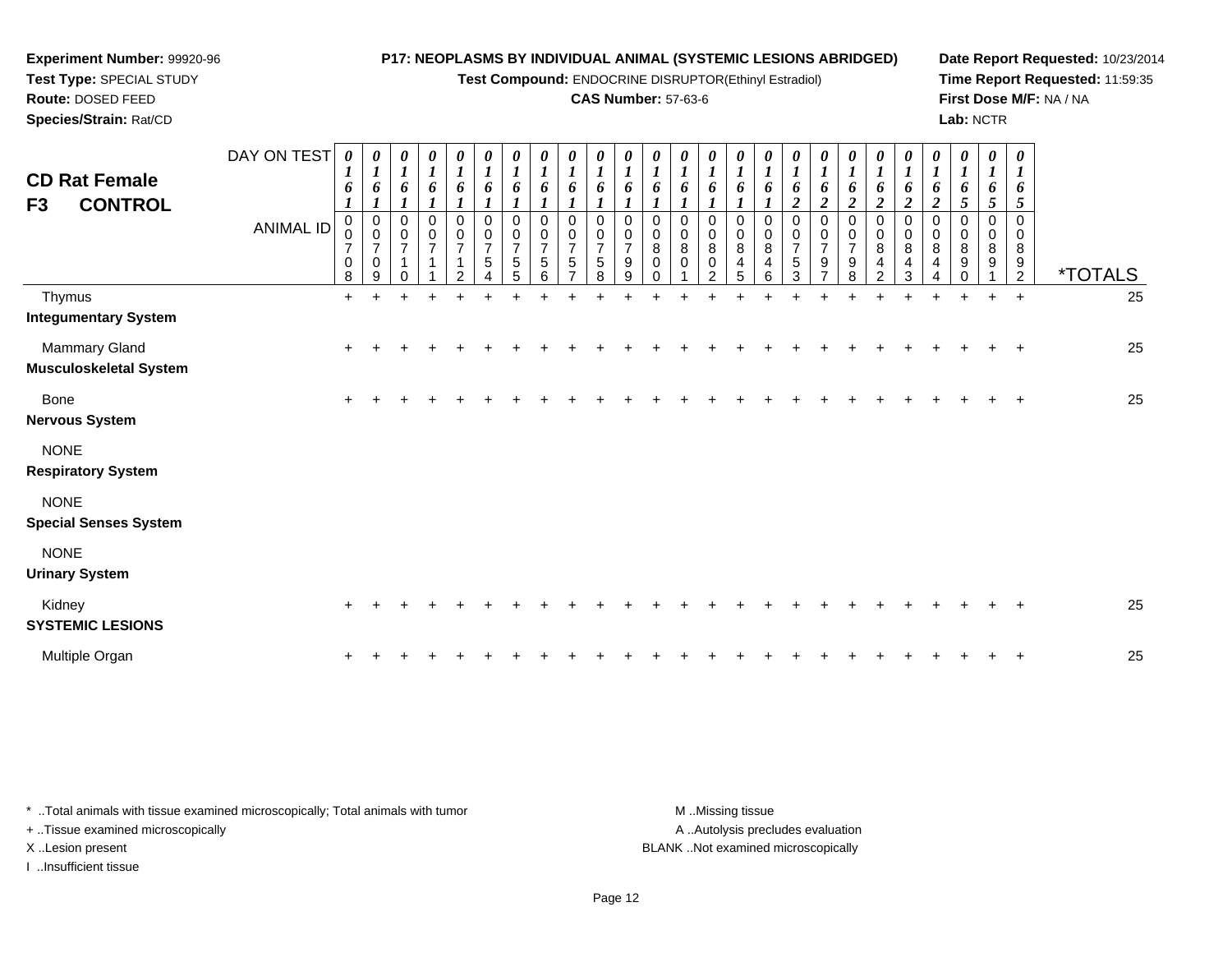**Test Compound:** ENDOCRINE DISRUPTOR(Ethinyl Estradiol)

### **CAS Number:** 57-63-6

**Date Report Requested:** 10/23/2014**Time Report Requested:** 11:59:35**First Dose M/F:** NA / NA**Lab:** NCTR

| <b>CD Rat Female</b>                                     | DAY ON TEST      | $\boldsymbol{\theta}$<br>1<br>6 | 0<br>$\bm{l}$<br>6                         | 0<br>$\boldsymbol{l}$<br>6                 | 0<br>$\boldsymbol{l}$<br>6                   | 0<br>$\boldsymbol{l}$<br>6                                                               | 0<br>$\boldsymbol{l}$<br>6                                                 | 0<br>$\boldsymbol{l}$<br>6                  | 0<br>$\boldsymbol{l}$<br>6                | 0<br>1<br>6                   | 0<br>1<br>6           | 0<br>1<br>6           | 0<br>6                                                   | 0<br>1<br>6                           | 0<br>1<br>6                     | 0<br>$\boldsymbol{I}$<br>6                | 0<br>1<br>6                           | 0<br>$\boldsymbol{l}$<br>6                         | 0<br>$\boldsymbol{l}$<br>6                                | 0<br>1<br>6           | 0<br>$\boldsymbol{l}$<br>6                              | 0<br>1<br>6            | 0<br>$\bm{l}$<br>6                          | 0<br>$\boldsymbol{l}$<br>6              | 0<br>$\boldsymbol{l}$<br>6                  | $\boldsymbol{\theta}$<br>$\boldsymbol{l}$<br>6 |                       |
|----------------------------------------------------------|------------------|---------------------------------|--------------------------------------------|--------------------------------------------|----------------------------------------------|------------------------------------------------------------------------------------------|----------------------------------------------------------------------------|---------------------------------------------|-------------------------------------------|-------------------------------|-----------------------|-----------------------|----------------------------------------------------------|---------------------------------------|---------------------------------|-------------------------------------------|---------------------------------------|----------------------------------------------------|-----------------------------------------------------------|-----------------------|---------------------------------------------------------|------------------------|---------------------------------------------|-----------------------------------------|---------------------------------------------|------------------------------------------------|-----------------------|
| <b>F3/2PPB TO CTRL</b>                                   | <b>ANIMAL ID</b> | 0<br>$\mathbf 1$<br>3           | $\mathbf 0$<br>0<br>7<br>$\mathbf{1}$<br>4 | 0<br>$\pmb{0}$<br>$\overline{7}$<br>1<br>5 | 0<br>$\mathbf 0$<br>$\overline{7}$<br>1<br>6 | $\boldsymbol{l}$<br>0<br>$\pmb{0}$<br>$\boldsymbol{7}$<br>$\mathbf{1}$<br>$\overline{7}$ | $\mathbf 0$<br>$\mathbf 0$<br>$\overline{\mathbf{7}}$<br>$\mathbf{1}$<br>8 | 0<br>0<br>$\overline{7}$<br>$\sqrt{5}$<br>9 | 0<br>0<br>$\overline{7}$<br>6<br>$\Omega$ | 0<br>0<br>$\overline{7}$<br>6 | 0<br>0<br>7<br>6<br>2 | 0<br>0<br>7<br>6<br>3 | 0<br>0<br>$\overline{7}$<br>6<br>$\overline{\mathbf{4}}$ | 0<br>0<br>$\,8\,$<br>$\mathbf 0$<br>3 | 0<br>0<br>8<br>$\mathbf 0$<br>4 | $\mathbf 0$<br>0<br>8<br>$\mathbf 0$<br>5 | 0<br>0<br>$\bf 8$<br>$\,0\,$<br>$\,6$ | 0<br>0<br>$\bf 8$<br>$\mathbf 0$<br>$\overline{7}$ | 0<br>$\pmb{0}$<br>$\bf 8$<br>$\overline{\mathbf{r}}$<br>8 | 0<br>0<br>8<br>4<br>9 | 0<br>$\pmb{0}$<br>$\bf 8$<br>$\mathbf 5$<br>$\mathbf 0$ | 0<br>0<br>$\bf 8$<br>5 | 0<br>0<br>8<br>$\sqrt{5}$<br>$\overline{c}$ | $\overline{c}$<br>0<br>0<br>8<br>4<br>7 | 5<br>0<br>0<br>$\bf 8$<br>9<br>$\mathbf{3}$ | 5<br>0<br>0<br>8<br>9<br>$\overline{4}$        | <i><b>*TOTALS</b></i> |
| <b>Alimentary System</b>                                 |                  |                                 |                                            |                                            |                                              |                                                                                          |                                                                            |                                             |                                           |                               |                       |                       |                                                          |                                       |                                 |                                           |                                       |                                                    |                                                           |                       |                                                         |                        |                                             |                                         |                                             |                                                |                       |
| Intestine Small, Jejunum<br><b>Cardiovascular System</b> |                  |                                 |                                            |                                            |                                              |                                                                                          |                                                                            |                                             |                                           |                               |                       |                       |                                                          |                                       |                                 |                                           |                                       |                                                    |                                                           |                       | $\ddot{}$                                               |                        |                                             |                                         |                                             |                                                | 1                     |
| <b>NONE</b><br><b>Endocrine System</b>                   |                  |                                 |                                            |                                            |                                              |                                                                                          |                                                                            |                                             |                                           |                               |                       |                       |                                                          |                                       |                                 |                                           |                                       |                                                    |                                                           |                       |                                                         |                        |                                             |                                         |                                             |                                                |                       |
| <b>NONE</b><br><b>General Body System</b>                |                  |                                 |                                            |                                            |                                              |                                                                                          |                                                                            |                                             |                                           |                               |                       |                       |                                                          |                                       |                                 |                                           |                                       |                                                    |                                                           |                       |                                                         |                        |                                             |                                         |                                             |                                                |                       |
| <b>NONE</b><br><b>Genital System</b>                     |                  |                                 |                                            |                                            |                                              |                                                                                          |                                                                            |                                             |                                           |                               |                       |                       |                                                          |                                       |                                 |                                           |                                       |                                                    |                                                           |                       |                                                         |                        |                                             |                                         |                                             |                                                |                       |
| <b>Clitoral Gland</b>                                    |                  |                                 |                                            |                                            |                                              |                                                                                          |                                                                            |                                             |                                           |                               | $\ddot{}$             |                       |                                                          |                                       |                                 |                                           |                                       |                                                    | $\ddot{}$                                                 | $\ddot{}$             |                                                         |                        |                                             |                                         |                                             |                                                | 3                     |
| Ovary                                                    |                  |                                 |                                            |                                            |                                              |                                                                                          |                                                                            |                                             |                                           |                               |                       |                       |                                                          |                                       |                                 |                                           |                                       |                                                    |                                                           |                       |                                                         |                        |                                             |                                         |                                             |                                                | 25                    |
| Oviduct                                                  |                  |                                 |                                            |                                            |                                              |                                                                                          |                                                                            |                                             |                                           |                               |                       |                       |                                                          |                                       |                                 |                                           |                                       |                                                    |                                                           |                       |                                                         |                        |                                             |                                         |                                             |                                                | 25                    |
| <b>Uterus</b>                                            |                  |                                 |                                            |                                            |                                              |                                                                                          |                                                                            |                                             |                                           |                               |                       |                       |                                                          |                                       |                                 |                                           |                                       |                                                    |                                                           |                       |                                                         |                        |                                             |                                         |                                             |                                                | 25                    |
| Vagina<br><b>Hematopoietic System</b>                    |                  | $\ddot{}$                       |                                            |                                            |                                              |                                                                                          |                                                                            |                                             |                                           |                               |                       |                       |                                                          |                                       |                                 |                                           |                                       |                                                    |                                                           |                       |                                                         |                        |                                             |                                         |                                             | $\ddot{}$                                      | 25                    |
| <b>NONE</b>                                              |                  |                                 |                                            |                                            |                                              |                                                                                          |                                                                            |                                             |                                           |                               |                       |                       |                                                          |                                       |                                 |                                           |                                       |                                                    |                                                           |                       |                                                         |                        |                                             |                                         |                                             |                                                |                       |
| <b>Integumentary System</b>                              |                  |                                 |                                            |                                            |                                              |                                                                                          |                                                                            |                                             |                                           |                               |                       |                       |                                                          |                                       |                                 |                                           |                                       |                                                    |                                                           |                       |                                                         |                        |                                             |                                         |                                             |                                                |                       |
| Mammary Gland                                            |                  | $\ddot{}$                       |                                            |                                            |                                              |                                                                                          |                                                                            |                                             |                                           |                               |                       |                       |                                                          |                                       |                                 |                                           |                                       |                                                    |                                                           |                       |                                                         |                        |                                             |                                         |                                             |                                                | 25                    |

\* ..Total animals with tissue examined microscopically; Total animals with tumor **M** . Missing tissue M ..Missing tissue A ..Autolysis precludes evaluation + ..Tissue examined microscopically X ..Lesion present BLANK ..Not examined microscopicallyI ..Insufficient tissue

**Experiment Number:** 99920-96**Test Type:** SPECIAL STUDY**Route:** DOSED FEED**Species/Strain:** Rat/CD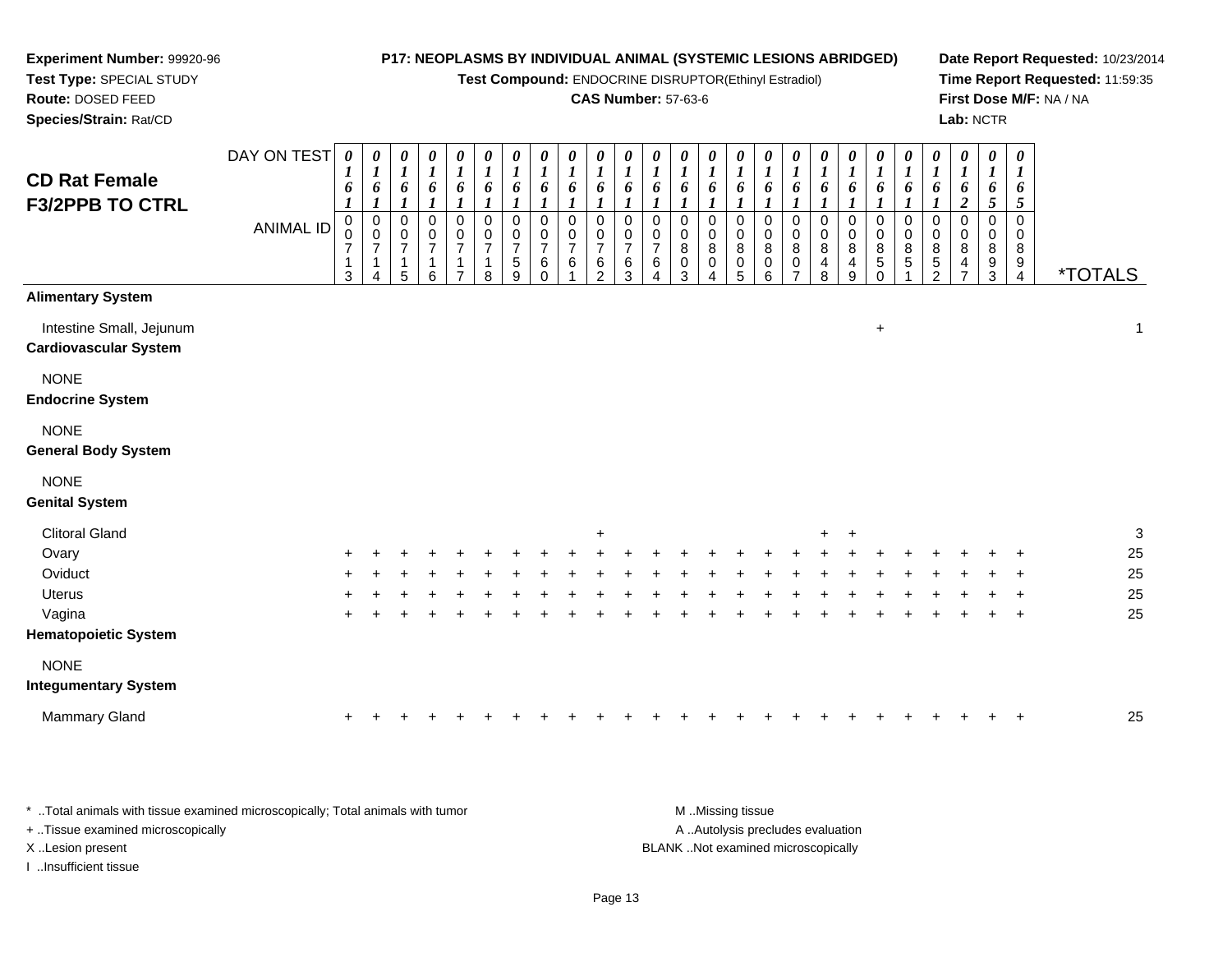**Test Compound:** ENDOCRINE DISRUPTOR(Ethinyl Estradiol)

# **CAS Number:** 57-63-6

**Date Report Requested:** 10/23/2014**Time Report Requested:** 11:59:35**First Dose M/F:** NA / NA**Lab:** NCTR

**Route:** DOSED FEED **Species/Strain:** Rat/CDDAY ON TEST *0 1***CD Rat FemaleF3/2PPB TO CTRL***0 10 10 10 10 10 10 10 10 1*

**Experiment Number:** 99920-96**Test Type:** SPECIAL STUDY

| <b>CD Rat Female</b><br><b>F3/2PPB TO CTRL</b> | DAY ON TEST<br>ANIMAL ID | $\boldsymbol{\theta}$<br>$\mathbf{I}$<br>6<br>$\mathbf 0$<br>0<br>$\overline{ }$<br>3 | 0<br>$\boldsymbol{l}$<br>6<br>-1<br>0<br>$\mathbf 0$<br>$\overline{7}$<br>$\mathbf{1}$ | 0<br>$\boldsymbol{l}$<br>6<br>0<br>$\pmb{0}$<br>$\overline{ }$<br>5 | $\frac{\theta}{I}$<br>6<br>0<br>$\pmb{0}$<br>$\overline{7}$<br>6 | 0<br>$\boldsymbol{l}$<br>6<br>0<br>$\,0\,$<br>$\overline{7}$<br>- | $\boldsymbol{\theta}$<br>$\boldsymbol{l}$<br>6<br>0<br>$\mathbf 0$<br>$\overline{7}$<br>1<br>8 | 0<br>$\boldsymbol{l}$<br>6<br>$\Omega$<br>0<br>$\overline{7}$<br>5<br>9 | 0<br>$\boldsymbol{l}$<br>6<br>0<br>0<br>$\overline{ }$<br>6<br>$\Omega$ | 0<br>$\boldsymbol{l}$<br>$\overline{7}$<br>6 | 0<br>$\boldsymbol{l}$<br>6<br>$\Omega$<br>0<br>$\overline{7}$<br>$\,6\,$<br>$\mathfrak{p}$ | 0<br>$\boldsymbol{l}$<br>6<br>0<br>0<br>$\overline{7}$<br>$\,6$<br>3 | 0<br>$\boldsymbol{l}$<br>6<br>0<br>$\overline{7}$<br>$\,6\,$<br>$\overline{\mathbf{4}}$ | $\boldsymbol{\theta}$<br>$\boldsymbol{l}$<br>6<br>0<br>0<br>$\bf8$<br>$\pmb{0}$<br>3 | 0<br>$\boldsymbol{l}$<br>6<br>0<br>$\pmb{0}$<br>$\bf 8$<br>0<br>4 | 0<br>$\boldsymbol{l}$<br>6<br>0<br>$\pmb{0}$<br>8<br>0<br>5 | 0<br>$\boldsymbol{l}$<br>0<br>8<br>0<br>6 | 0<br>$\boldsymbol{l}$<br>6<br>0<br>$\pmb{0}$<br>$\bf 8$<br>0 | $\frac{\theta}{I}$<br>6<br>0<br>0<br>8<br>4<br>8 | 0<br>$\boldsymbol{l}$<br>6<br>$\,0\,$<br>8<br>$\overline{4}$<br>9 | 0<br>$\boldsymbol{l}$<br>6<br>0<br>0<br>$\bf8$<br>$\,$ 5 $\,$<br>$\Omega$ | 0<br>$\mathbf{I}$<br>6<br>$\Omega$<br>0<br>8<br>5 | 0<br>$\boldsymbol{l}$<br>0<br>0<br>8<br>5<br>$\overline{2}$ | 0<br>$\boldsymbol{l}$<br>$\boldsymbol{2}$<br>8<br>4 | 0<br>$\boldsymbol{l}$<br>6<br>5<br>0<br>$\pmb{0}$<br>$\,8\,$<br>9<br>3 | $\boldsymbol{\theta}$<br>6<br>5<br>0<br>0<br>8<br>$\frac{9}{4}$ | <i><b>*TOTALS</b></i> |
|------------------------------------------------|--------------------------|---------------------------------------------------------------------------------------|----------------------------------------------------------------------------------------|---------------------------------------------------------------------|------------------------------------------------------------------|-------------------------------------------------------------------|------------------------------------------------------------------------------------------------|-------------------------------------------------------------------------|-------------------------------------------------------------------------|----------------------------------------------|--------------------------------------------------------------------------------------------|----------------------------------------------------------------------|-----------------------------------------------------------------------------------------|--------------------------------------------------------------------------------------|-------------------------------------------------------------------|-------------------------------------------------------------|-------------------------------------------|--------------------------------------------------------------|--------------------------------------------------|-------------------------------------------------------------------|---------------------------------------------------------------------------|---------------------------------------------------|-------------------------------------------------------------|-----------------------------------------------------|------------------------------------------------------------------------|-----------------------------------------------------------------|-----------------------|
| <b>Musculoskeletal System</b>                  |                          |                                                                                       |                                                                                        |                                                                     |                                                                  |                                                                   |                                                                                                |                                                                         |                                                                         |                                              |                                                                                            |                                                                      |                                                                                         |                                                                                      |                                                                   |                                                             |                                           |                                                              |                                                  |                                                                   |                                                                           |                                                   |                                                             |                                                     |                                                                        |                                                                 |                       |
| <b>NONE</b><br><b>Nervous System</b>           |                          |                                                                                       |                                                                                        |                                                                     |                                                                  |                                                                   |                                                                                                |                                                                         |                                                                         |                                              |                                                                                            |                                                                      |                                                                                         |                                                                                      |                                                                   |                                                             |                                           |                                                              |                                                  |                                                                   |                                                                           |                                                   |                                                             |                                                     |                                                                        |                                                                 |                       |
| <b>NONE</b><br><b>Respiratory System</b>       |                          |                                                                                       |                                                                                        |                                                                     |                                                                  |                                                                   |                                                                                                |                                                                         |                                                                         |                                              |                                                                                            |                                                                      |                                                                                         |                                                                                      |                                                                   |                                                             |                                           |                                                              |                                                  |                                                                   |                                                                           |                                                   |                                                             |                                                     |                                                                        |                                                                 |                       |
| <b>NONE</b><br><b>Special Senses System</b>    |                          |                                                                                       |                                                                                        |                                                                     |                                                                  |                                                                   |                                                                                                |                                                                         |                                                                         |                                              |                                                                                            |                                                                      |                                                                                         |                                                                                      |                                                                   |                                                             |                                           |                                                              |                                                  |                                                                   |                                                                           |                                                   |                                                             |                                                     |                                                                        |                                                                 |                       |
| <b>NONE</b><br><b>Urinary System</b>           |                          |                                                                                       |                                                                                        |                                                                     |                                                                  |                                                                   |                                                                                                |                                                                         |                                                                         |                                              |                                                                                            |                                                                      |                                                                                         |                                                                                      |                                                                   |                                                             |                                           |                                                              |                                                  |                                                                   |                                                                           |                                                   |                                                             |                                                     |                                                                        |                                                                 |                       |
| Kidney<br><b>SYSTEMIC LESIONS</b>              |                          | $\ddot{}$                                                                             |                                                                                        |                                                                     |                                                                  |                                                                   |                                                                                                |                                                                         |                                                                         |                                              |                                                                                            |                                                                      |                                                                                         |                                                                                      |                                                                   |                                                             |                                           |                                                              |                                                  |                                                                   |                                                                           |                                                   |                                                             |                                                     |                                                                        | $\overline{+}$                                                  | 25                    |
| Multiple Organ                                 |                          |                                                                                       |                                                                                        |                                                                     |                                                                  |                                                                   |                                                                                                |                                                                         |                                                                         |                                              |                                                                                            |                                                                      |                                                                                         |                                                                                      |                                                                   |                                                             |                                           |                                                              |                                                  |                                                                   |                                                                           |                                                   |                                                             |                                                     |                                                                        | $\ddot{}$                                                       | 25                    |

\* ..Total animals with tissue examined microscopically; Total animals with tumor **M** ...Missing tissue M ...Missing tissue A .. Autolysis precludes evaluation + ..Tissue examined microscopically X ..Lesion present BLANK ..Not examined microscopicallyI ..Insufficient tissue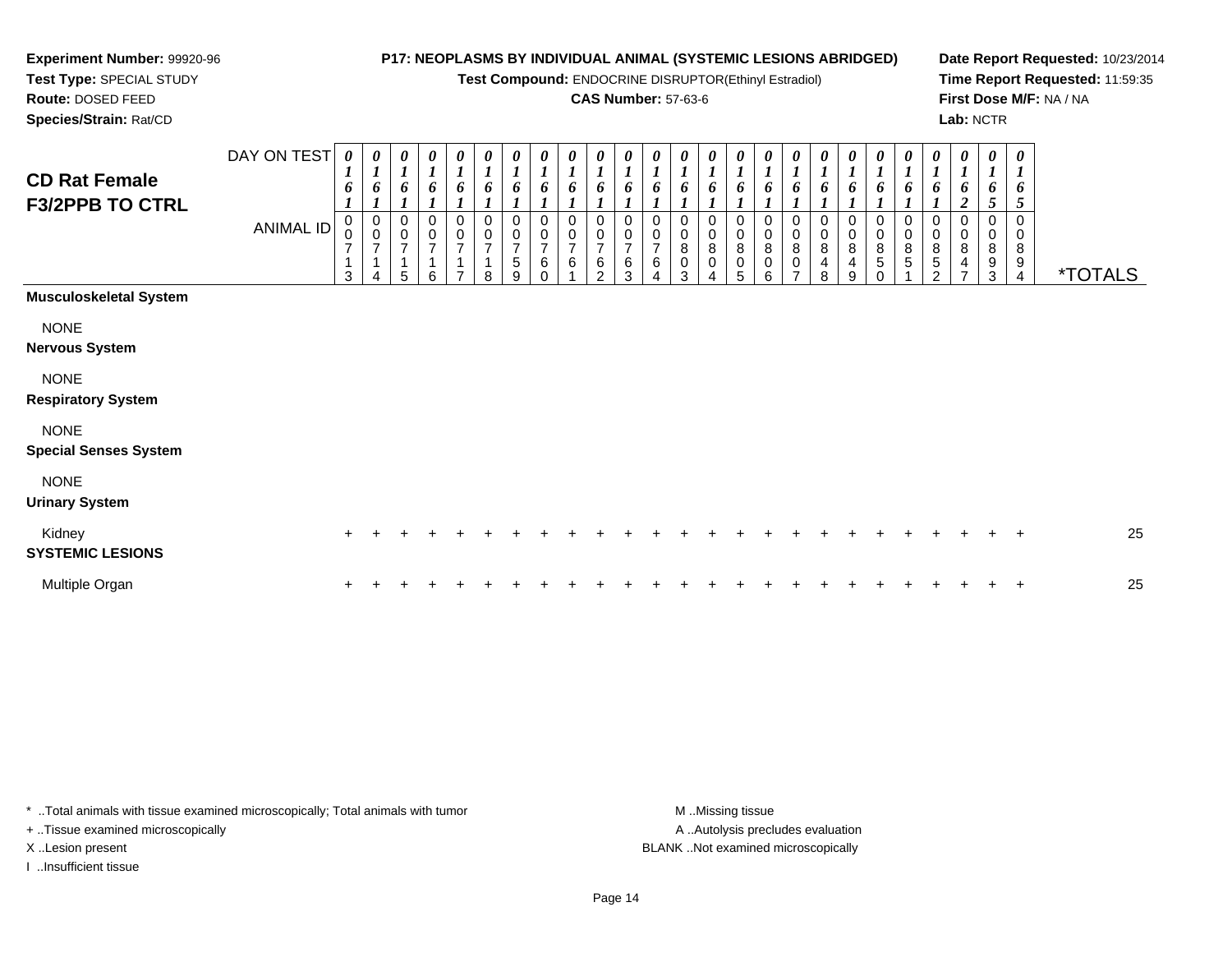*0 1*

**Test Compound:** ENDOCRINE DISRUPTOR(Ethinyl Estradiol)

## **CAS Number:** 57-63-6

*0 1*

*0 1*

*0 1*

*0 1*

*0 1*

*0 16*

*0 1*

*0*

*1 6 5*

*6 1*

**Date Report Requested:** 10/23/2014**Time Report Requested:** 11:59:35**First Dose M/F:** NA / NA**Lab:** NCTR

8 \*TOTALS

| <b>CD Rat Female</b><br><b>F3/10PPB TO CTRL</b> |           | $\mathbf I$<br>5<br>9         | 5<br>9                                           | 1<br>6<br>0                           | ı<br>6<br>0                | 6<br>0           | 6<br>0           | 6<br>0           | 6<br>0           | 6<br>0      | 1<br>6<br>0 | 6<br>0      | 6           | 6                | 6                | 6                |  |
|-------------------------------------------------|-----------|-------------------------------|--------------------------------------------------|---------------------------------------|----------------------------|------------------|------------------|------------------|------------------|-------------|-------------|-------------|-------------|------------------|------------------|------------------|--|
|                                                 | ANIMAL ID | 0<br>0<br>7<br>$\overline{c}$ | 0<br>$\mathbf 0$<br>7<br>$\overline{\mathbf{c}}$ | 0<br>$\pmb{0}$<br>$\overline{7}$<br>6 | 0<br>$\mathbf 0$<br>7<br>6 | 0<br>0<br>7<br>6 | 0<br>0<br>7<br>6 | 0<br>0<br>7<br>6 | 0<br>0<br>8<br>0 | 0<br>0<br>8 | 0<br>0<br>8 | 0<br>0<br>8 | 0<br>0<br>7 | 0<br>0<br>7<br>2 | 0<br>0<br>7<br>2 | 0<br>0<br>8<br>0 |  |
|                                                 |           | $\overline{2}$                | 3                                                | 5                                     | 6                          | 7                | 8                | 9                | 9                | 0           |             | 2           | 9           |                  |                  | 8                |  |
| <b>Alimentary System</b>                        |           |                               |                                                  |                                       |                            |                  |                  |                  |                  |             |             |             |             |                  |                  |                  |  |
| <b>NONE</b>                                     |           |                               |                                                  |                                       |                            |                  |                  |                  |                  |             |             |             |             |                  |                  |                  |  |
| <b>Cardiovascular System</b>                    |           |                               |                                                  |                                       |                            |                  |                  |                  |                  |             |             |             |             |                  |                  |                  |  |
| <b>NONE</b>                                     |           |                               |                                                  |                                       |                            |                  |                  |                  |                  |             |             |             |             |                  |                  |                  |  |
| <b>Endocrine System</b>                         |           |                               |                                                  |                                       |                            |                  |                  |                  |                  |             |             |             |             |                  |                  |                  |  |
| <b>NONE</b>                                     |           |                               |                                                  |                                       |                            |                  |                  |                  |                  |             |             |             |             |                  |                  |                  |  |
| <b>General Body System</b>                      |           |                               |                                                  |                                       |                            |                  |                  |                  |                  |             |             |             |             |                  |                  |                  |  |
| <b>NONE</b>                                     |           |                               |                                                  |                                       |                            |                  |                  |                  |                  |             |             |             |             |                  |                  |                  |  |
| <b>Genital System</b>                           |           |                               |                                                  |                                       |                            |                  |                  |                  |                  |             |             |             |             |                  |                  |                  |  |

*0 1*

*0 1*

*0 1*

*0 1*

*0 1*

*0 1*

*0 1*

*0 1*

DAY ON TEST *0 1*

**Experiment Number:** 99920-96**Test Type:** SPECIAL STUDY**Route:** DOSED FEED**Species/Strain:** Rat/CD

| Ovary                         | $+$ | $+$ | $+$ |  | ÷ |     |    |       | $+$   | $+$ |  | $+$ | $+$ $-$ |     |        | $+$ $+$ $+$ $+$ |         |     | M + | $+$ |     | $+$ $+$ |     | 24 |
|-------------------------------|-----|-----|-----|--|---|-----|----|-------|-------|-----|--|-----|---------|-----|--------|-----------------|---------|-----|-----|-----|-----|---------|-----|----|
| Oviduct                       | $+$ | $+$ | $+$ |  |   | $+$ | ÷. | $\pm$ | $\pm$ | $+$ |  | ÷.  | $+$     | $+$ | $+$    |                 | $+$ $+$ | M   | $+$ | $+$ | $+$ | $+$ $+$ |     | 24 |
| <b>Uterus</b>                 | $+$ |     |     |  |   |     |    |       | $+$   | $+$ |  |     | $+$     |     | $\div$ | $+$             | $+$     | $+$ | $+$ | $+$ |     | $+$ $+$ |     | 25 |
| Vagina                        | $+$ |     |     |  |   |     |    |       | $\pm$ |     |  |     |         |     |        |                 |         |     |     |     |     | $+$ $-$ | $+$ | 25 |
| <b>Hematopoietic System</b>   |     |     |     |  |   |     |    |       |       |     |  |     |         |     |        |                 |         |     |     |     |     |         |     |    |
| <b>NONE</b>                   |     |     |     |  |   |     |    |       |       |     |  |     |         |     |        |                 |         |     |     |     |     |         |     |    |
| <b>Integumentary System</b>   |     |     |     |  |   |     |    |       |       |     |  |     |         |     |        |                 |         |     |     |     |     |         |     |    |
| Mammary Gland                 | $+$ |     |     |  |   |     |    |       |       |     |  |     |         |     |        |                 |         |     |     |     |     | $+$ $+$ |     | 25 |
| <b>Musculoskeletal System</b> |     |     |     |  |   |     |    |       |       |     |  |     |         |     |        |                 |         |     |     |     |     |         |     |    |

\* ..Total animals with tissue examined microscopically; Total animals with tumor **M** ..Missing tissue M ..Missing tissue A ..Autolysis precludes evaluation + ..Tissue examined microscopically X ..Lesion present BLANK ..Not examined microscopicallyI ..Insufficient tissue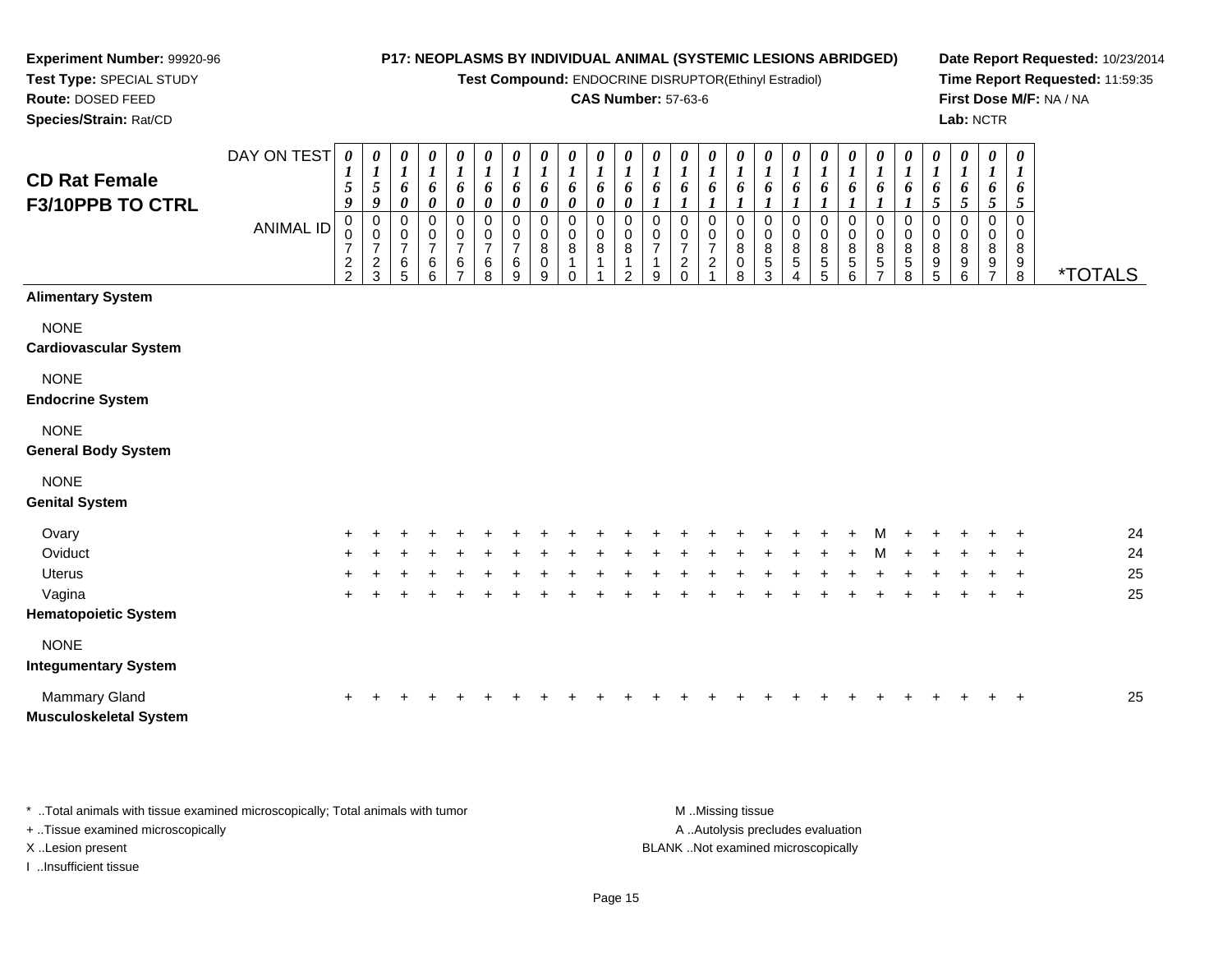# **Experiment Number:** 99920-96**Test Type:** SPECIAL STUDY

**Route:** DOSED FEED

**Species/Strain:** Rat/CD

# **P17: NEOPLASMS BY INDIVIDUAL ANIMAL (SYSTEMIC LESIONS ABRIDGED)**

**Test Compound:** ENDOCRINE DISRUPTOR(Ethinyl Estradiol)

# **CAS Number:** 57-63-6

**Date Report Requested:** 10/23/2014**Time Report Requested:** 11:59:36**First Dose M/F:** NA / NA**Lab:** NCTR

| <b>CD Rat Female</b><br><b>F3/10PPB TO CTRL</b> | DAY ON TEST<br>ANIMAL ID | 0<br>1<br>5<br>9<br>0<br>0<br>$\overline{7}$<br>$\frac{2}{2}$ | 0<br>$\overline{ }$<br>5<br>9<br>0<br>$\mathsf 0$<br>$\overline{7}$<br>$\sqrt{2}$<br>3 | 0<br>$\boldsymbol{l}$<br>6<br>$\boldsymbol{\theta}$<br>0<br>$\pmb{0}$<br>$\overline{7}$<br>6<br>5 | $\boldsymbol{l}$<br>6<br>$\boldsymbol{\theta}$<br>$\mathbf 0$<br>$\overline{7}$<br>6<br>6 | 0<br>$\boldsymbol{l}$<br>6<br>$\boldsymbol{\theta}$<br>0<br>$\pmb{0}$<br>$\overline{7}$<br>$\,6\,$<br>⇁ | 0<br>6<br>0<br>0<br>$\begin{array}{c} 0 \\ 7 \end{array}$<br>$\,6$<br>8 | 0<br>$\boldsymbol{l}$<br>6<br>0<br>$\frac{0}{7}$<br>$\,6\,$<br>9 | 0<br>6<br>0<br>0<br>$\pmb{0}$<br>$\,8\,$<br>$\pmb{0}$<br>9 | 0<br>6<br>0<br>0<br>$\pmb{0}$<br>8 | 0<br>$\boldsymbol{l}$<br>6<br>$\boldsymbol{\theta}$<br>0<br>$\pmb{0}$<br>8 | $\boldsymbol{l}$<br>6<br>$\boldsymbol{\theta}$<br>$\pmb{0}$<br>8<br>$\Omega$ | 0<br>$\boldsymbol{l}$<br>6<br>0<br>$\frac{0}{7}$<br>9 | 0<br>$\boldsymbol{l}$<br>6<br>0<br>$\frac{0}{7}$<br>$\mathbf{2}$<br>$\Omega$ | 0<br>$\boldsymbol{l}$<br>6<br>0<br>$\begin{smallmatrix}0\\7\end{smallmatrix}$<br>$\overline{c}$ | 0<br>$\mathbf{I}$<br>6<br>0<br>$\pmb{0}$<br>8<br>$\pmb{0}$<br>8 | 0<br>$\boldsymbol{l}$<br>6<br>0<br>$\pmb{0}$<br>8<br>5<br>3 | 0<br>$\boldsymbol{l}$<br>6<br>0<br>0<br>$\frac{8}{5}$<br>4 | 0<br>$\boldsymbol{l}$<br>6<br>0<br>$\pmb{0}$<br>$\bf8$<br>$\sqrt{5}$<br>5 | 0<br>$\boldsymbol{l}$<br>6<br>0<br>$\pmb{0}$<br>$\bf 8$<br>$\mathbf 5$<br>6 | 0<br>6<br>0<br>$\pmb{0}$<br>$\, 8$<br>$\,$ 5 $\,$<br>$\overline{ }$ | 0<br>$\boldsymbol{l}$<br>6<br>0<br>$\pmb{0}$<br>$\bf 8$<br>5<br>8 | 0<br>6<br>5<br>0<br>$\pmb{0}$<br>8<br>9<br>5 | 0<br>$\boldsymbol{l}$<br>6<br>5<br>0<br>$\mathbf 0$<br>8<br>9<br>6 | 0<br>$\boldsymbol{l}$<br>6<br>$\overline{5}$<br>0<br>0<br>$\bf8$<br>9 | $\boldsymbol{\theta}$<br>$\boldsymbol{l}$<br>6<br>$\overline{5}$<br>$\mathbf 0$<br>$\mathbf 0$<br>$\bf 8$<br>$\boldsymbol{9}$<br>8 | <i><b>*TOTALS</b></i> |
|-------------------------------------------------|--------------------------|---------------------------------------------------------------|----------------------------------------------------------------------------------------|---------------------------------------------------------------------------------------------------|-------------------------------------------------------------------------------------------|---------------------------------------------------------------------------------------------------------|-------------------------------------------------------------------------|------------------------------------------------------------------|------------------------------------------------------------|------------------------------------|----------------------------------------------------------------------------|------------------------------------------------------------------------------|-------------------------------------------------------|------------------------------------------------------------------------------|-------------------------------------------------------------------------------------------------|-----------------------------------------------------------------|-------------------------------------------------------------|------------------------------------------------------------|---------------------------------------------------------------------------|-----------------------------------------------------------------------------|---------------------------------------------------------------------|-------------------------------------------------------------------|----------------------------------------------|--------------------------------------------------------------------|-----------------------------------------------------------------------|------------------------------------------------------------------------------------------------------------------------------------|-----------------------|
| <b>NONE</b><br><b>Nervous System</b>            |                          |                                                               |                                                                                        |                                                                                                   |                                                                                           |                                                                                                         |                                                                         |                                                                  |                                                            |                                    |                                                                            |                                                                              |                                                       |                                                                              |                                                                                                 |                                                                 |                                                             |                                                            |                                                                           |                                                                             |                                                                     |                                                                   |                                              |                                                                    |                                                                       |                                                                                                                                    |                       |
| <b>NONE</b><br><b>Respiratory System</b>        |                          |                                                               |                                                                                        |                                                                                                   |                                                                                           |                                                                                                         |                                                                         |                                                                  |                                                            |                                    |                                                                            |                                                                              |                                                       |                                                                              |                                                                                                 |                                                                 |                                                             |                                                            |                                                                           |                                                                             |                                                                     |                                                                   |                                              |                                                                    |                                                                       |                                                                                                                                    |                       |
| <b>NONE</b><br><b>Special Senses System</b>     |                          |                                                               |                                                                                        |                                                                                                   |                                                                                           |                                                                                                         |                                                                         |                                                                  |                                                            |                                    |                                                                            |                                                                              |                                                       |                                                                              |                                                                                                 |                                                                 |                                                             |                                                            |                                                                           |                                                                             |                                                                     |                                                                   |                                              |                                                                    |                                                                       |                                                                                                                                    |                       |
| <b>NONE</b><br><b>Urinary System</b>            |                          |                                                               |                                                                                        |                                                                                                   |                                                                                           |                                                                                                         |                                                                         |                                                                  |                                                            |                                    |                                                                            |                                                                              |                                                       |                                                                              |                                                                                                 |                                                                 |                                                             |                                                            |                                                                           |                                                                             |                                                                     |                                                                   |                                              |                                                                    |                                                                       |                                                                                                                                    |                       |
| Kidney<br><b>SYSTEMIC LESIONS</b>               |                          | $+$                                                           |                                                                                        |                                                                                                   |                                                                                           |                                                                                                         |                                                                         |                                                                  |                                                            |                                    |                                                                            |                                                                              |                                                       |                                                                              |                                                                                                 |                                                                 |                                                             |                                                            |                                                                           |                                                                             |                                                                     |                                                                   |                                              |                                                                    |                                                                       | $+$                                                                                                                                | 25                    |
| Multiple Organ                                  |                          |                                                               |                                                                                        |                                                                                                   |                                                                                           |                                                                                                         |                                                                         |                                                                  |                                                            |                                    |                                                                            |                                                                              |                                                       |                                                                              |                                                                                                 |                                                                 |                                                             |                                                            |                                                                           |                                                                             |                                                                     |                                                                   |                                              |                                                                    |                                                                       | $\mathbf +$                                                                                                                        | 25                    |

\* ..Total animals with tissue examined microscopically; Total animals with tumor **M** . Missing tissue M ..Missing tissue

+ ..Tissue examined microscopically

I ..Insufficient tissue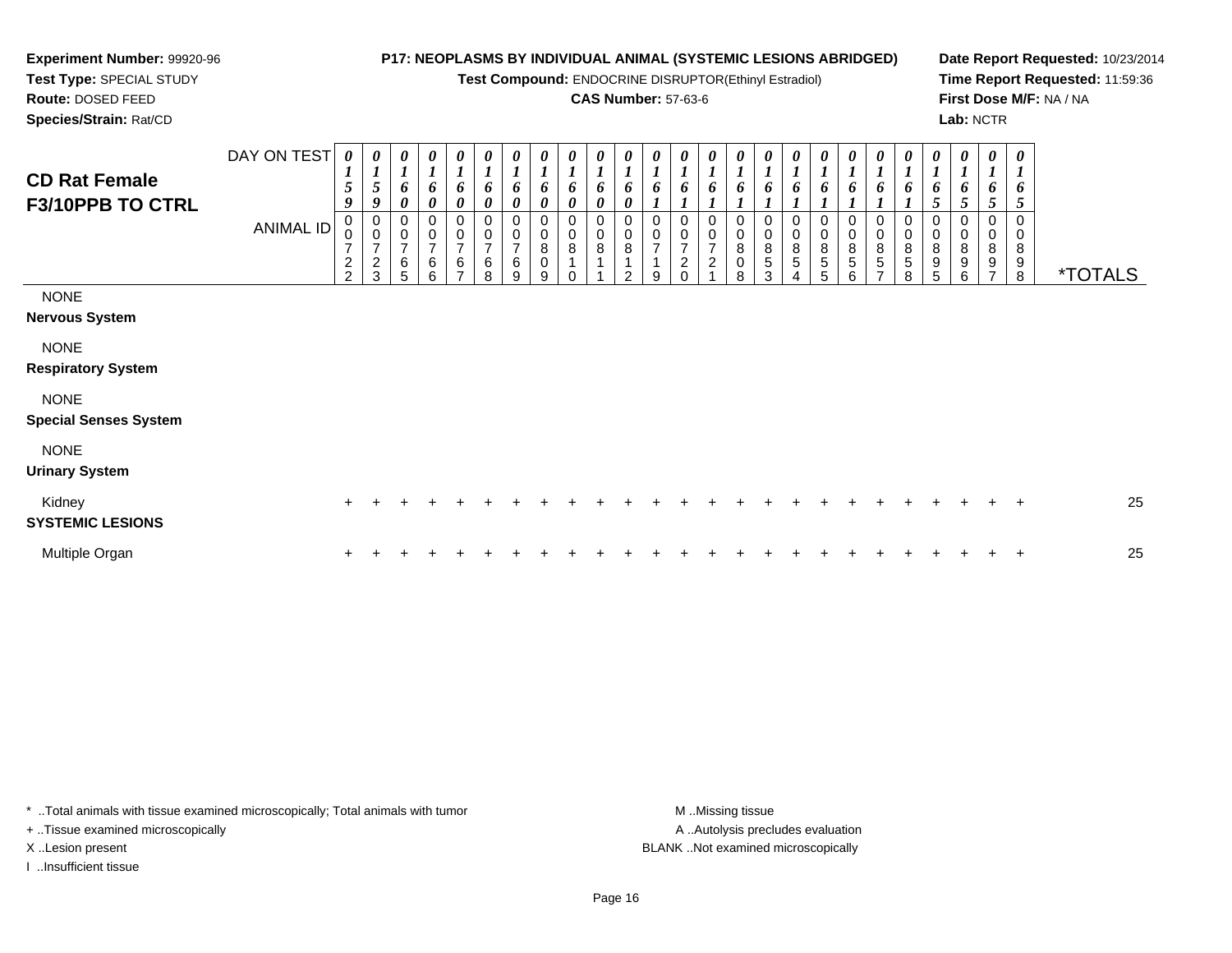#### **Experiment Number:** 99920-96**Test Type:** SPECIAL STUDY**Route:** DOSED FEED **Species/Strain:** Rat/CD**P17: NEOPLASMS BY INDIVIDUAL ANIMAL (SYSTEMIC LESIONS ABRIDGED)Test Compound:** ENDOCRINE DISRUPTOR(Ethinyl Estradiol)**CAS Number:** 57-63-6**Date Report Requested:** 10/23/2014**Time Report Requested:** 11:59:36**First Dose M/F:** NA / NA**Lab:** NCTRDAY ON TEST**CD Rat Female F3/50PPB TO CTRL**ANIMAL ID*0 1 6 0* 0 0 7 2 8*0 1 6 0* 0 0 7 2 9*0 1 6 0* 0 0 7 7 5*0 1 6 1* 0 0 7 2 4*0 1 6 1* 0 0 7 2 5*0 1 6 1* 0 0 7 2 6*0 1 6 1* 0 0 7 2 7*0 1 6 1* 0 0 7 7 0*0 1 6 1* 0 0 7 7 1*0 1 6 1* 0 0 7 7 2*0 1 6 1* 0 0 7 7 3*0 1 6 1* 0 0 7 7 4*0 1 6 1* 0 0 8 1 3*0 1 6 1* 0 0 8 1 4*0 1 6 1* 0 0 8 1 5*0 1 6 1* 0 0 8 1 6*0 1 6 1* 0 0 8 1 7*0 1 6 1* 0 0 8 1 8*0 1 6 1* 0 0 8 6 3*0 1 6 1* 0 0 8 6 4*0 1 6 2* 0 0 8 5 9*0 1 6 2* 0 0 8 6 0*0 1 6 2* 0 0 8 6 1*0 1 6 2* 0 0 8 6 2*0 1 6 5* 0 0 89<br>^ 9 \*TOTALS**Alimentary System**Liver $\mathsf{r}$  + <sup>+</sup> <sup>+</sup> <sup>+</sup> <sup>+</sup> <sup>+</sup> <sup>+</sup> <sup>+</sup> <sup>+</sup> <sup>+</sup> <sup>+</sup> <sup>+</sup> <sup>+</sup> <sup>+</sup> <sup>+</sup> <sup>+</sup> <sup>+</sup> <sup>+</sup> <sup>+</sup> <sup>+</sup> <sup>+</sup> <sup>+</sup> <sup>+</sup> <sup>+</sup> <sup>+</sup> <sup>25</sup> **Cardiovascular System**NONE **Endocrine System**Adrenal Cortex $\times$  + <sup>+</sup> <sup>+</sup> <sup>+</sup> <sup>+</sup> <sup>+</sup> <sup>+</sup> <sup>+</sup> <sup>+</sup> <sup>+</sup> <sup>+</sup> <sup>+</sup> <sup>+</sup> <sup>+</sup> <sup>+</sup> <sup>+</sup> <sup>+</sup> <sup>+</sup> <sup>+</sup> <sup>+</sup> <sup>+</sup> <sup>+</sup> <sup>+</sup> <sup>+</sup> <sup>+</sup> <sup>25</sup> Adrenal Medullaa  $+$  <sup>+</sup> <sup>+</sup> <sup>+</sup> <sup>+</sup> <sup>+</sup> <sup>+</sup> <sup>+</sup> <sup>+</sup> <sup>+</sup> <sup>+</sup> <sup>+</sup> <sup>+</sup> <sup>+</sup> <sup>+</sup> <sup>+</sup> <sup>+</sup> <sup>+</sup> <sup>+</sup> <sup>+</sup> <sup>+</sup> <sup>+</sup> <sup>+</sup> <sup>+</sup> <sup>+</sup> <sup>25</sup> Pituitary Gland $\alpha$  + <sup>+</sup> <sup>+</sup> <sup>+</sup> <sup>+</sup> <sup>+</sup> <sup>+</sup> <sup>+</sup> <sup>+</sup> <sup>+</sup> <sup>+</sup> <sup>+</sup> <sup>+</sup> <sup>+</sup> <sup>+</sup> <sup>+</sup> <sup>+</sup> <sup>+</sup> <sup>+</sup> <sup>+</sup> <sup>+</sup> <sup>+</sup> <sup>+</sup> <sup>+</sup> <sup>+</sup> <sup>25</sup> Thyroid Glandd  $+$  <sup>+</sup> <sup>+</sup> <sup>+</sup> <sup>+</sup> <sup>+</sup> <sup>+</sup> <sup>+</sup> <sup>+</sup> <sup>+</sup> <sup>+</sup> <sup>+</sup> <sup>+</sup> <sup>+</sup> <sup>+</sup> <sup>+</sup> <sup>+</sup> <sup>+</sup> <sup>+</sup> <sup>+</sup> <sup>+</sup> <sup>+</sup> <sup>+</sup> <sup>+</sup> <sup>+</sup> <sup>25</sup> **General Body System**NONE **Genital SystemOvary**

| * Total animals with tissue examined microscopically; Total animals with tumor | M Missing tissue                   |
|--------------------------------------------------------------------------------|------------------------------------|
| + Tissue examined microscopically                                              | A Autolysis precludes evaluation   |
| X Lesion present                                                               | BLANK Not examined microscopically |
| Insufficient tissue                                                            |                                    |

<sup>+</sup>

 $\mathfrak{t}$  +

<sup>+</sup>

a  $+$ 

n  $+$ 

**Oviduct** 

Uterus

Vagina

Spleen

**Hematopoietic System**

Bone Marrow

<sup>+</sup> <sup>+</sup> <sup>+</sup> <sup>+</sup> <sup>+</sup> <sup>+</sup> <sup>+</sup> <sup>+</sup> <sup>+</sup> <sup>+</sup> <sup>+</sup> <sup>+</sup> <sup>+</sup> <sup>+</sup> <sup>+</sup> <sup>+</sup> <sup>+</sup> <sup>+</sup> <sup>+</sup> <sup>+</sup> <sup>+</sup> <sup>+</sup> <sup>+</sup> <sup>+</sup> <sup>+</sup> <sup>25</sup>

<sup>+</sup> <sup>+</sup> <sup>+</sup> <sup>+</sup> <sup>+</sup> <sup>+</sup> <sup>+</sup> <sup>+</sup> <sup>+</sup> <sup>+</sup> <sup>+</sup> <sup>+</sup> <sup>+</sup> <sup>+</sup> <sup>+</sup> <sup>+</sup> <sup>+</sup> <sup>+</sup> <sup>+</sup> <sup>+</sup> <sup>+</sup> <sup>+</sup> <sup>+</sup> <sup>+</sup> <sup>25</sup>

<sup>+</sup> <sup>+</sup> <sup>+</sup> <sup>+</sup> <sup>+</sup> <sup>+</sup> <sup>+</sup> <sup>+</sup> <sup>+</sup> <sup>+</sup> <sup>+</sup> <sup>+</sup> <sup>+</sup> <sup>+</sup> <sup>+</sup> <sup>+</sup> <sup>+</sup> <sup>+</sup> <sup>+</sup> <sup>+</sup> <sup>+</sup> <sup>+</sup> <sup>+</sup> <sup>+</sup> <sup>25</sup>

<sup>+</sup> <sup>+</sup> <sup>+</sup> <sup>+</sup> <sup>+</sup> <sup>+</sup> <sup>+</sup> <sup>+</sup> <sup>+</sup> <sup>+</sup> <sup>+</sup> <sup>+</sup> <sup>+</sup> <sup>+</sup> <sup>+</sup> <sup>+</sup> <sup>+</sup> <sup>+</sup> <sup>+</sup> <sup>+</sup> <sup>+</sup> <sup>+</sup> <sup>+</sup> <sup>+</sup> <sup>25</sup>

<sup>+</sup> <sup>+</sup> <sup>+</sup> <sup>+</sup> <sup>+</sup> <sup>+</sup> <sup>+</sup> <sup>+</sup> <sup>+</sup> <sup>+</sup> <sup>+</sup> <sup>+</sup> <sup>+</sup> <sup>+</sup> <sup>+</sup> <sup>+</sup> <sup>+</sup> <sup>+</sup> <sup>+</sup> <sup>+</sup> <sup>+</sup> <sup>+</sup> <sup>+</sup> <sup>+</sup> <sup>25</sup>

<sup>+</sup> <sup>+</sup> <sup>+</sup> <sup>+</sup> <sup>+</sup> <sup>+</sup> <sup>+</sup> <sup>+</sup> <sup>+</sup> <sup>+</sup> <sup>+</sup> <sup>+</sup> <sup>+</sup> <sup>+</sup> <sup>+</sup> <sup>+</sup> <sup>+</sup> <sup>+</sup> <sup>+</sup> <sup>+</sup> <sup>+</sup> <sup>+</sup> <sup>+</sup> <sup>+</sup> <sup>25</sup>